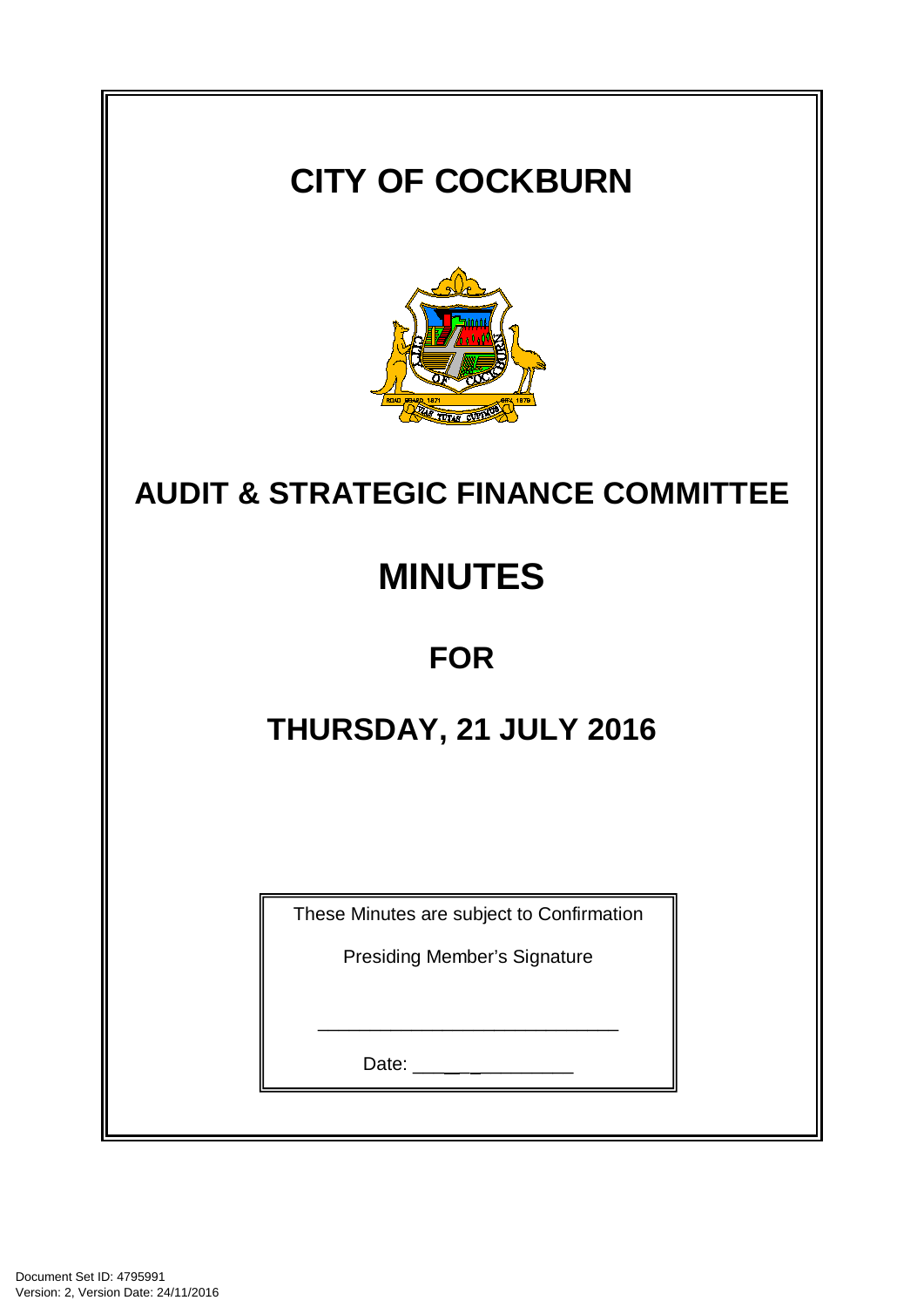| <b>CITY OF COCKBURN</b><br><b>VIAS TUTAS CUPIM</b>                                                                |  |  |  |  |
|-------------------------------------------------------------------------------------------------------------------|--|--|--|--|
| <b>AUDIT &amp; STRATEGIC FINANCE COMMITTEE</b>                                                                    |  |  |  |  |
| <b>MINUTES</b>                                                                                                    |  |  |  |  |
| <b>FOR</b>                                                                                                        |  |  |  |  |
| THURSDAY, 21 JULY 2016                                                                                            |  |  |  |  |
|                                                                                                                   |  |  |  |  |
| These Minutes are subject to Confirmation                                                                         |  |  |  |  |
| <b>Presiding Member's Signature</b><br>the control of the control of the control of the control of the control of |  |  |  |  |
| Date: __________________                                                                                          |  |  |  |  |
|                                                                                                                   |  |  |  |  |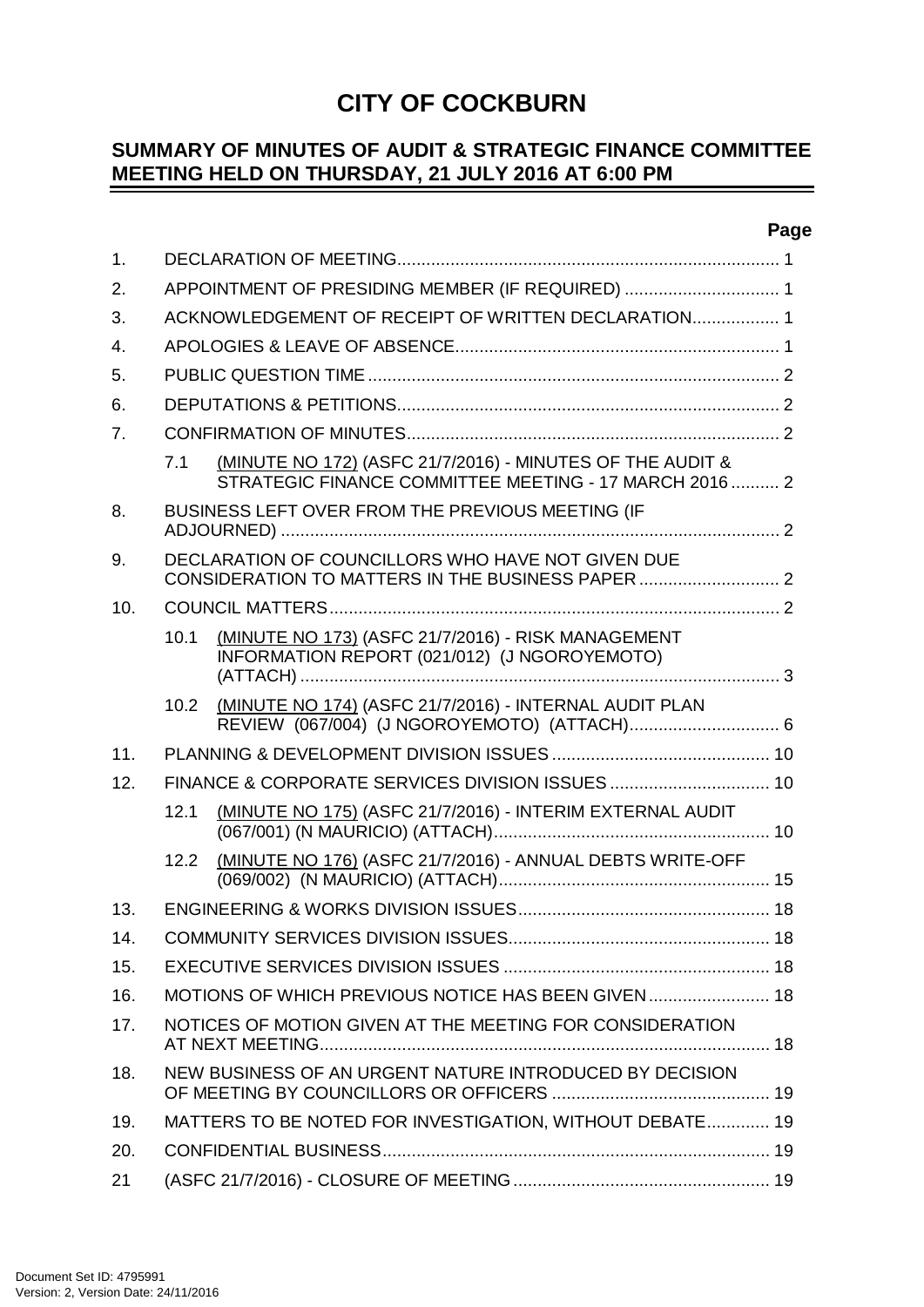## **CITY OF COCKBURN**

#### **SUMMARY OF MINUTES OF AUDIT & STRATEGIC FINANCE COMMITTEE MEETING HELD ON THURSDAY, 21 JULY 2016 AT 6:00 PM**  $\equiv$

## **Page**

| $\mathbf{1}$ . |                                                     |                                                                                                                    |  |  |
|----------------|-----------------------------------------------------|--------------------------------------------------------------------------------------------------------------------|--|--|
| 2.             | APPOINTMENT OF PRESIDING MEMBER (IF REQUIRED)  1    |                                                                                                                    |  |  |
| 3.             | ACKNOWLEDGEMENT OF RECEIPT OF WRITTEN DECLARATION 1 |                                                                                                                    |  |  |
| 4.             |                                                     |                                                                                                                    |  |  |
| 5.             |                                                     |                                                                                                                    |  |  |
| 6.             |                                                     |                                                                                                                    |  |  |
| 7 <sub>1</sub> |                                                     |                                                                                                                    |  |  |
|                | 7.1                                                 | (MINUTE NO 172) (ASFC 21/7/2016) - MINUTES OF THE AUDIT &<br>STRATEGIC FINANCE COMMITTEE MEETING - 17 MARCH 2016 2 |  |  |
| 8.             |                                                     | BUSINESS LEFT OVER FROM THE PREVIOUS MEETING (IF                                                                   |  |  |
| 9.             |                                                     | DECLARATION OF COUNCILLORS WHO HAVE NOT GIVEN DUE                                                                  |  |  |
| 10.            |                                                     |                                                                                                                    |  |  |
|                | 10.1                                                | (MINUTE NO 173) (ASFC 21/7/2016) - RISK MANAGEMENT<br>INFORMATION REPORT (021/012) (J NGOROYEMOTO)                 |  |  |
|                | 10.2 <sub>1</sub>                                   | (MINUTE NO 174) (ASFC 21/7/2016) - INTERNAL AUDIT PLAN                                                             |  |  |
| 11.            |                                                     |                                                                                                                    |  |  |
| 12.            |                                                     |                                                                                                                    |  |  |
|                | 12.1                                                | (MINUTE NO 175) (ASFC 21/7/2016) - INTERIM EXTERNAL AUDIT                                                          |  |  |
|                | 12.2                                                | (MINUTE NO 176) (ASFC 21/7/2016) - ANNUAL DEBTS WRITE-OFF                                                          |  |  |
| 13.            |                                                     |                                                                                                                    |  |  |
| 14.            |                                                     |                                                                                                                    |  |  |
| 15.            |                                                     |                                                                                                                    |  |  |
| 16.            |                                                     | MOTIONS OF WHICH PREVIOUS NOTICE HAS BEEN GIVEN  18                                                                |  |  |
| 17.            |                                                     | NOTICES OF MOTION GIVEN AT THE MEETING FOR CONSIDERATION                                                           |  |  |
| 18.            |                                                     | NEW BUSINESS OF AN URGENT NATURE INTRODUCED BY DECISION                                                            |  |  |
| 19.            |                                                     | MATTERS TO BE NOTED FOR INVESTIGATION, WITHOUT DEBATE 19                                                           |  |  |
| 20.            |                                                     |                                                                                                                    |  |  |
| 21             |                                                     |                                                                                                                    |  |  |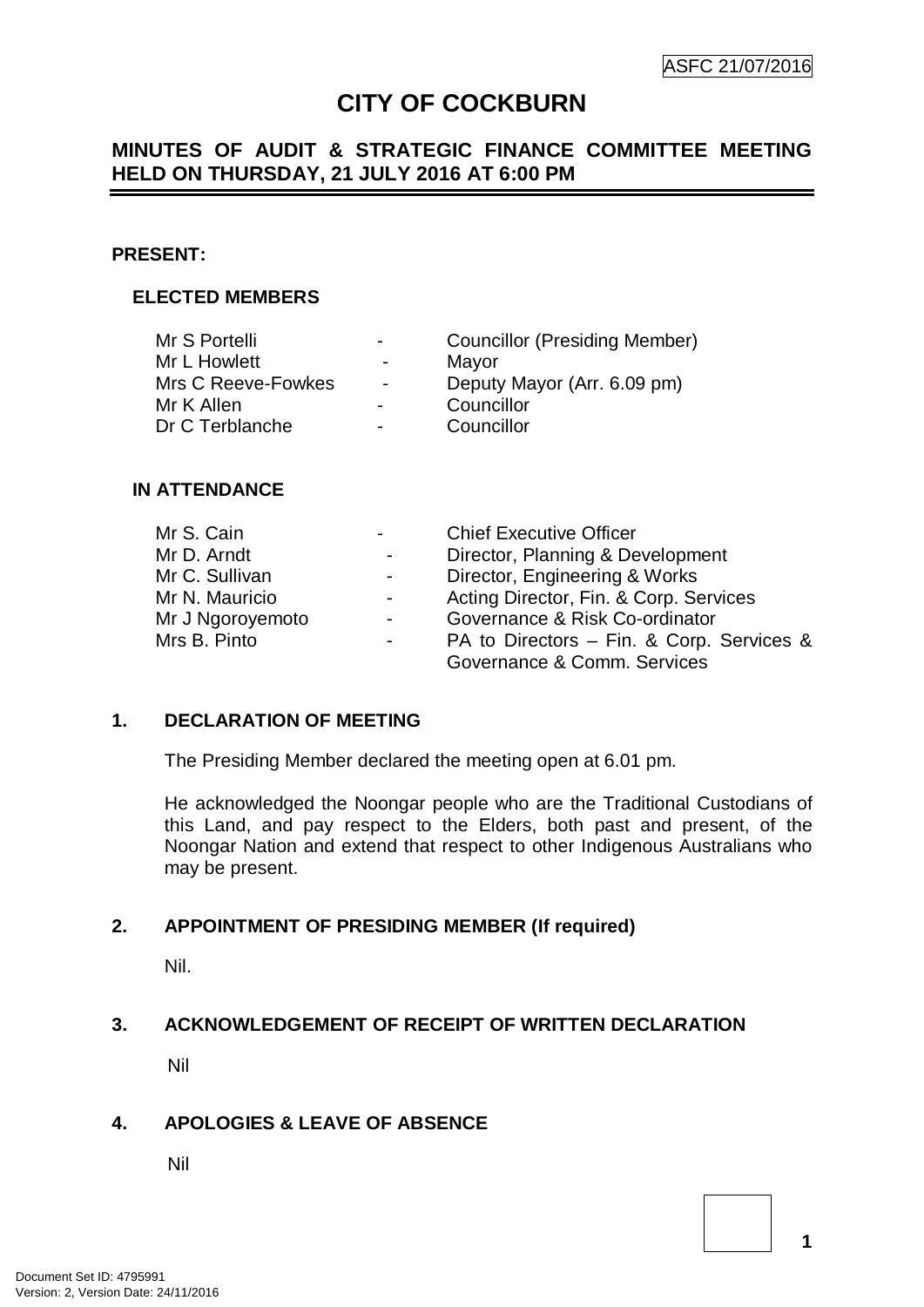## **CITY OF COCKBURN**

## **MINUTES OF AUDIT & STRATEGIC FINANCE COMMITTEE MEETING HELD ON THURSDAY, 21 JULY 2016 AT 6:00 PM**

#### **PRESENT:**

#### **ELECTED MEMBERS**

| $\sim$                   | <b>Councillor (Presiding Member)</b> |
|--------------------------|--------------------------------------|
| $\blacksquare$           | Mayor                                |
| $\sim$                   | Deputy Mayor (Arr. 6.09 pm)          |
| $\overline{\phantom{0}}$ | Councillor                           |
| $\overline{\phantom{0}}$ | Councillor                           |
|                          |                                      |

#### **IN ATTENDANCE**

| Mr S. Cain       |                | <b>Chief Executive Officer</b>            |
|------------------|----------------|-------------------------------------------|
| Mr D. Arndt      | $\sim 100$     | Director, Planning & Development          |
| Mr C. Sullivan   | $\sim 100$     | Director, Engineering & Works             |
| Mr N. Mauricio   | $\sim 100$     | Acting Director, Fin. & Corp. Services    |
| Mr J Ngoroyemoto | $\sim 100$     | Governance & Risk Co-ordinator            |
| Mrs B. Pinto     | $\blacksquare$ | PA to Directors – Fin. & Corp. Services & |
|                  |                | Governance & Comm. Services               |

#### **1. DECLARATION OF MEETING**

The Presiding Member declared the meeting open at 6.01 pm.

He acknowledged the Noongar people who are the Traditional Custodians of this Land, and pay respect to the Elders, both past and present, of the Noongar Nation and extend that respect to other Indigenous Australians who may be present.

#### **2. APPOINTMENT OF PRESIDING MEMBER (If required)**

Nil.

#### **3. ACKNOWLEDGEMENT OF RECEIPT OF WRITTEN DECLARATION**

Nil

#### **4. APOLOGIES & LEAVE OF ABSENCE**

Nil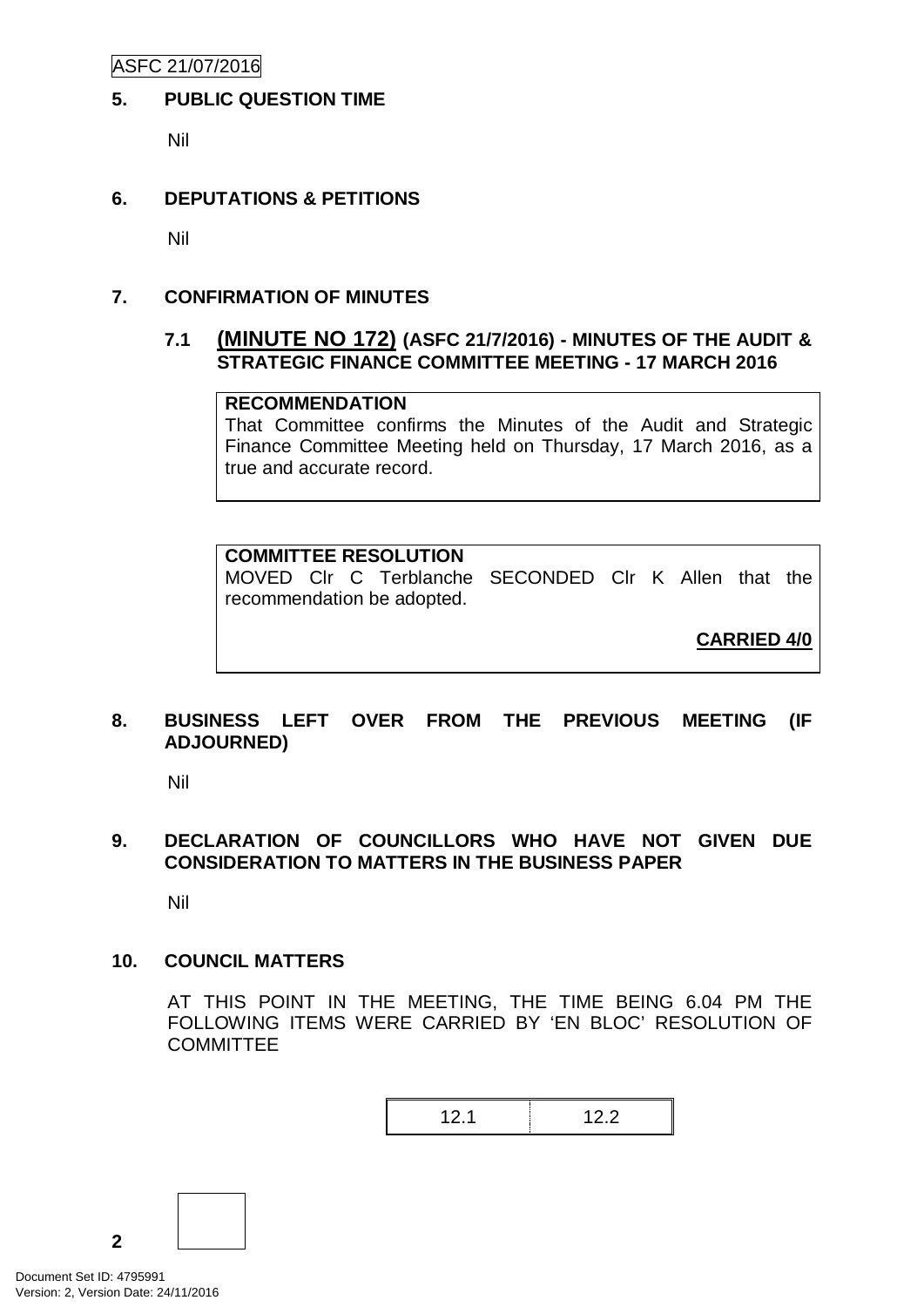ASFC 21/07/2016

## **5. PUBLIC QUESTION TIME**

Nil

## **6. DEPUTATIONS & PETITIONS**

Nil

## **7. CONFIRMATION OF MINUTES**

## **7.1 (MINUTE NO 172) (ASFC 21/7/2016) - MINUTES OF THE AUDIT & STRATEGIC FINANCE COMMITTEE MEETING - 17 MARCH 2016**

## **RECOMMENDATION**

That Committee confirms the Minutes of the Audit and Strategic Finance Committee Meeting held on Thursday, 17 March 2016, as a true and accurate record.

#### **COMMITTEE RESOLUTION**

MOVED Clr C Terblanche SECONDED Clr K Allen that the recommendation be adopted.

**CARRIED 4/0**

## **8. BUSINESS LEFT OVER FROM THE PREVIOUS MEETING (IF ADJOURNED)**

Nil

## **9. DECLARATION OF COUNCILLORS WHO HAVE NOT GIVEN DUE CONSIDERATION TO MATTERS IN THE BUSINESS PAPER**

Nil

## **10. COUNCIL MATTERS**

AT THIS POINT IN THE MEETING, THE TIME BEING 6.04 PM THE FOLLOWING ITEMS WERE CARRIED BY 'EN BLOC' RESOLUTION OF **COMMITTEE** 



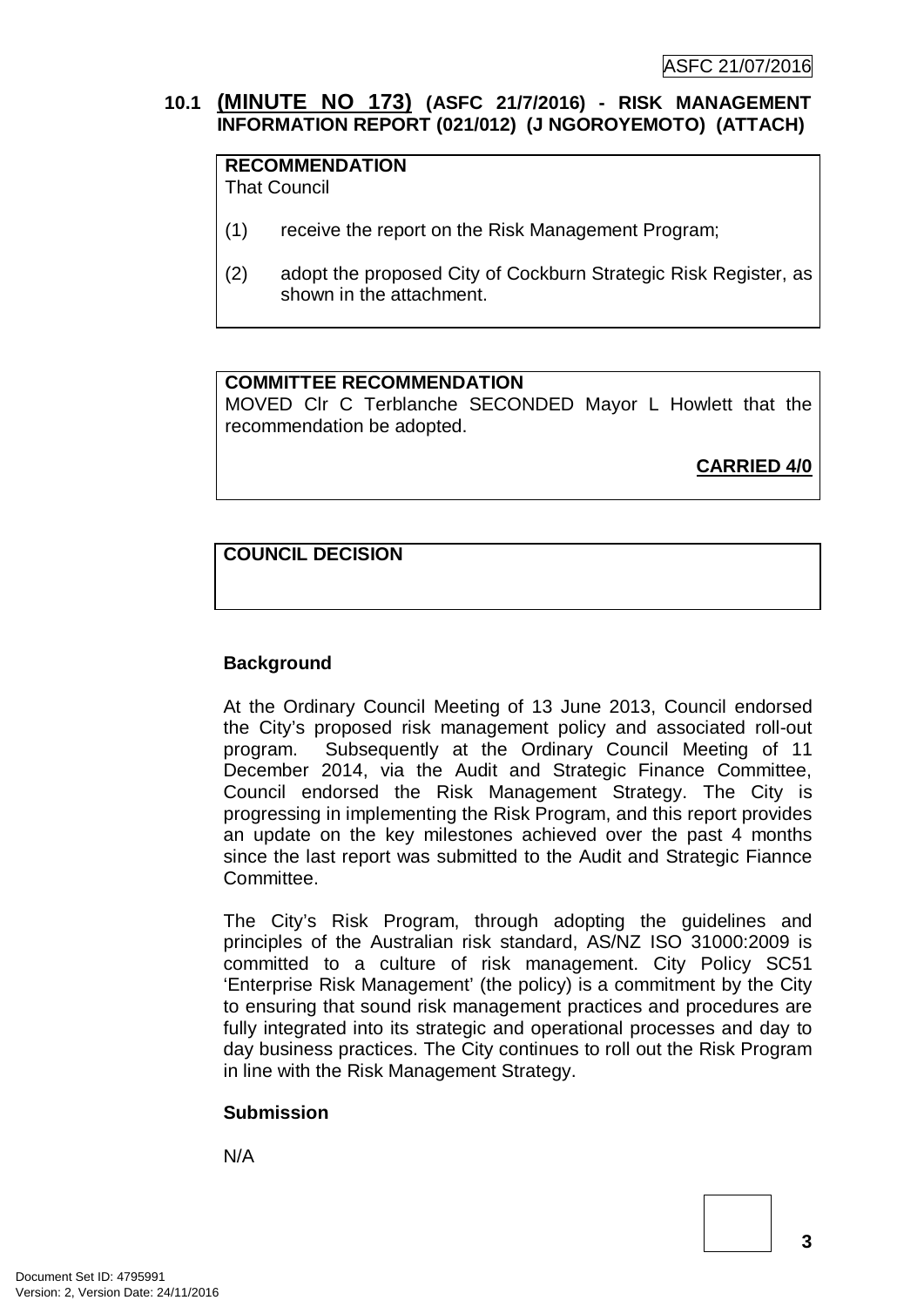## **10.1 (MINUTE NO 173) (ASFC 21/7/2016) - RISK MANAGEMENT INFORMATION REPORT (021/012) (J NGOROYEMOTO) (ATTACH)**

## **RECOMMENDATION**

That Council

- (1) receive the report on the Risk Management Program;
- (2) adopt the proposed City of Cockburn Strategic Risk Register, as shown in the attachment.

## **COMMITTEE RECOMMENDATION**

MOVED Clr C Terblanche SECONDED Mayor L Howlett that the recommendation be adopted.

**CARRIED 4/0**

## **COUNCIL DECISION**

#### **Background**

At the Ordinary Council Meeting of 13 June 2013, Council endorsed the City's proposed risk management policy and associated roll-out program. Subsequently at the Ordinary Council Meeting of 11 December 2014, via the Audit and Strategic Finance Committee, Council endorsed the Risk Management Strategy. The City is progressing in implementing the Risk Program, and this report provides an update on the key milestones achieved over the past 4 months since the last report was submitted to the Audit and Strategic Fiannce Committee.

The City's Risk Program, through adopting the guidelines and principles of the Australian risk standard, AS/NZ ISO 31000:2009 is committed to a culture of risk management. City Policy SC51 'Enterprise Risk Management' (the policy) is a commitment by the City to ensuring that sound risk management practices and procedures are fully integrated into its strategic and operational processes and day to day business practices. The City continues to roll out the Risk Program in line with the Risk Management Strategy.

#### **Submission**

N/A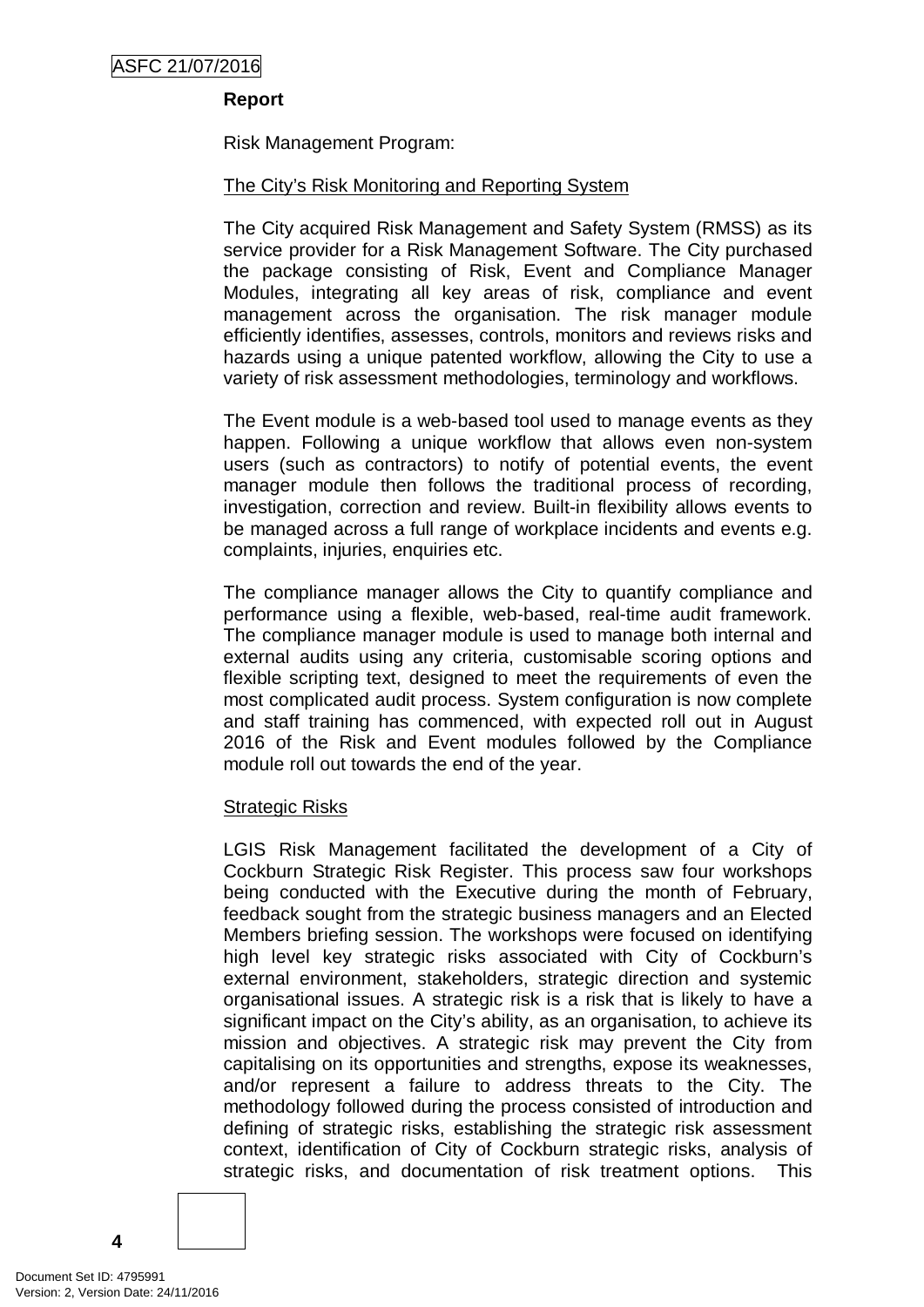#### **Report**

Risk Management Program:

#### The City's Risk Monitoring and Reporting System

The City acquired Risk Management and Safety System (RMSS) as its service provider for a Risk Management Software. The City purchased the package consisting of Risk, Event and Compliance Manager Modules, integrating all key areas of risk, compliance and event management across the organisation. The risk manager module efficiently identifies, assesses, controls, monitors and reviews risks and hazards using a unique patented workflow, allowing the City to use a variety of risk assessment methodologies, terminology and workflows.

The Event module is a web-based tool used to manage events as they happen. Following a unique workflow that allows even non-system users (such as contractors) to notify of potential events, the event manager module then follows the traditional process of recording, investigation, correction and review. Built-in flexibility allows events to be managed across a full range of workplace incidents and events e.g. complaints, injuries, enquiries etc.

The compliance manager allows the City to quantify compliance and performance using a flexible, web-based, real-time audit framework. The compliance manager module is used to manage both internal and external audits using any criteria, customisable scoring options and flexible scripting text, designed to meet the requirements of even the most complicated audit process. System configuration is now complete and staff training has commenced, with expected roll out in August 2016 of the Risk and Event modules followed by the Compliance module roll out towards the end of the year.

#### Strategic Risks

LGIS Risk Management facilitated the development of a City of Cockburn Strategic Risk Register. This process saw four workshops being conducted with the Executive during the month of February, feedback sought from the strategic business managers and an Elected Members briefing session. The workshops were focused on identifying high level key strategic risks associated with City of Cockburn's external environment, stakeholders, strategic direction and systemic organisational issues. A strategic risk is a risk that is likely to have a significant impact on the City's ability, as an organisation, to achieve its mission and objectives. A strategic risk may prevent the City from capitalising on its opportunities and strengths, expose its weaknesses, and/or represent a failure to address threats to the City. The methodology followed during the process consisted of introduction and defining of strategic risks, establishing the strategic risk assessment context, identification of City of Cockburn strategic risks, analysis of strategic risks, and documentation of risk treatment options. This

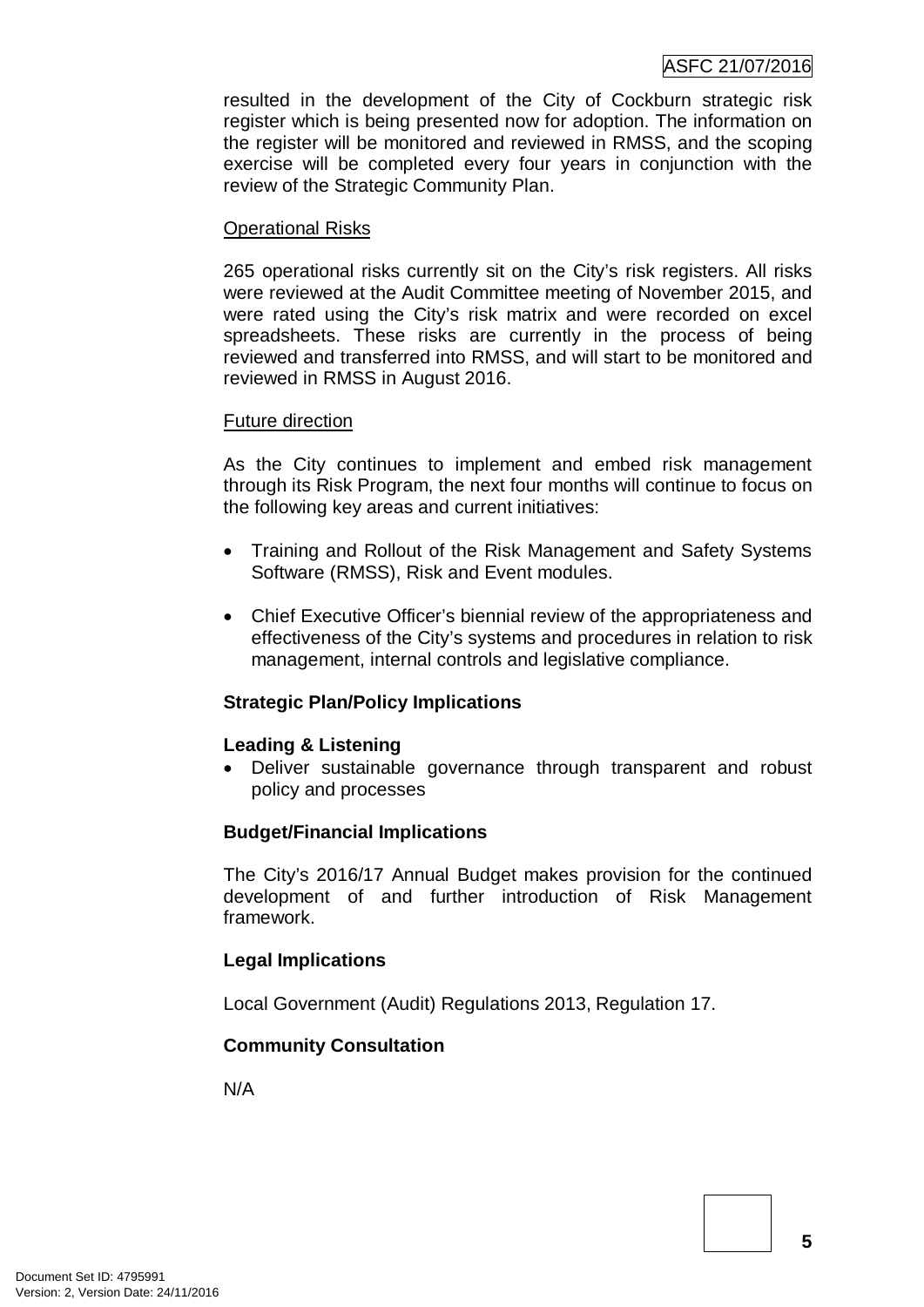resulted in the development of the City of Cockburn strategic risk register which is being presented now for adoption. The information on the register will be monitored and reviewed in RMSS, and the scoping exercise will be completed every four years in conjunction with the review of the Strategic Community Plan.

#### Operational Risks

265 operational risks currently sit on the City's risk registers. All risks were reviewed at the Audit Committee meeting of November 2015, and were rated using the City's risk matrix and were recorded on excel spreadsheets. These risks are currently in the process of being reviewed and transferred into RMSS, and will start to be monitored and reviewed in RMSS in August 2016.

#### Future direction

As the City continues to implement and embed risk management through its Risk Program, the next four months will continue to focus on the following key areas and current initiatives:

- Training and Rollout of the Risk Management and Safety Systems Software (RMSS), Risk and Event modules.
- Chief Executive Officer's biennial review of the appropriateness and effectiveness of the City's systems and procedures in relation to risk management, internal controls and legislative compliance.

## **Strategic Plan/Policy Implications**

#### **Leading & Listening**

• Deliver sustainable governance through transparent and robust policy and processes

#### **Budget/Financial Implications**

The City's 2016/17 Annual Budget makes provision for the continued development of and further introduction of Risk Management framework.

## **Legal Implications**

Local Government (Audit) Regulations 2013, Regulation 17.

## **Community Consultation**

N/A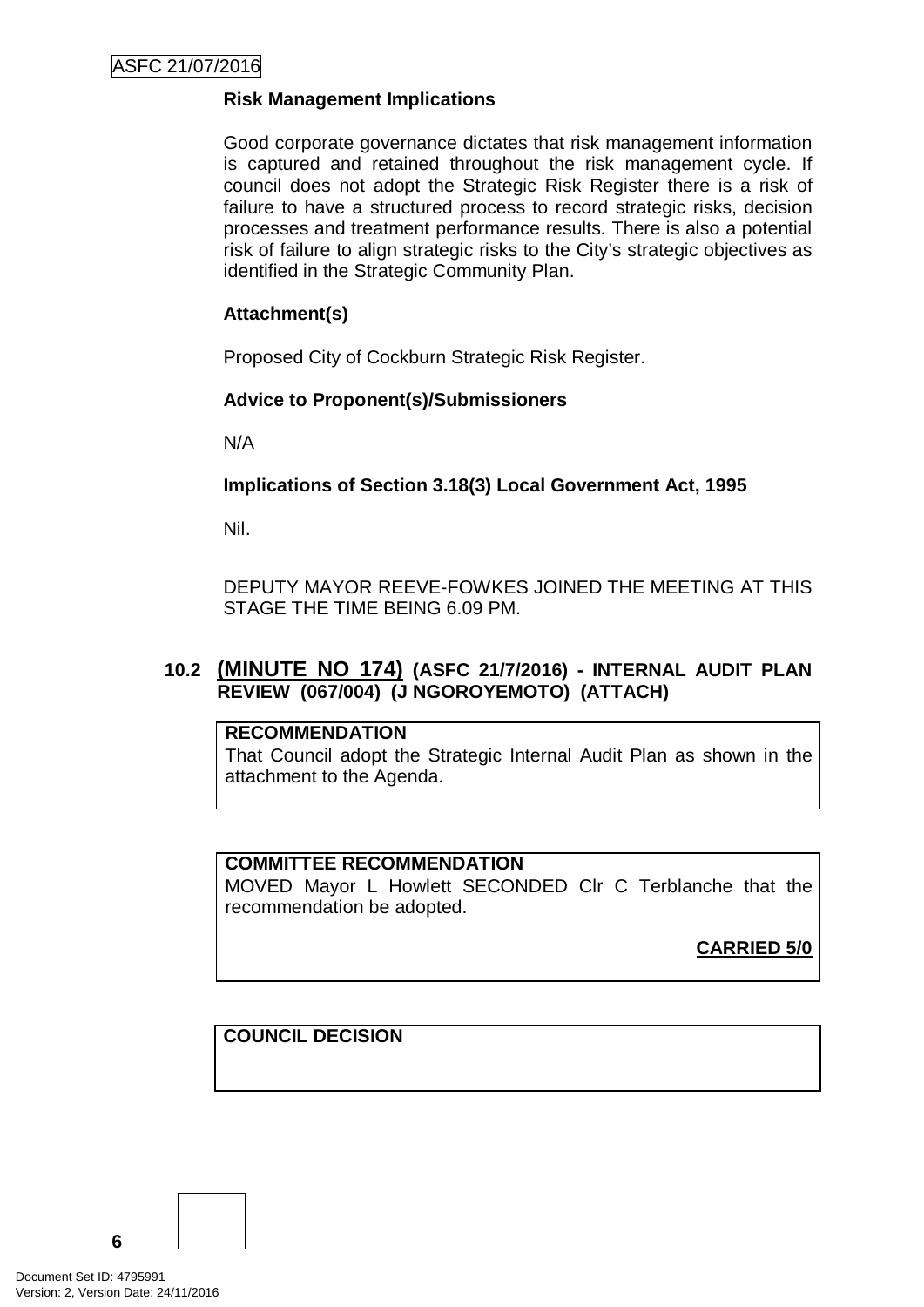## **Risk Management Implications**

Good corporate governance dictates that risk management information is captured and retained throughout the risk management cycle. If council does not adopt the Strategic Risk Register there is a risk of failure to have a structured process to record strategic risks, decision processes and treatment performance results. There is also a potential risk of failure to align strategic risks to the City's strategic objectives as identified in the Strategic Community Plan.

## **Attachment(s)**

Proposed City of Cockburn Strategic Risk Register.

## **Advice to Proponent(s)/Submissioners**

N/A

## **Implications of Section 3.18(3) Local Government Act, 1995**

Nil.

DEPUTY MAYOR REEVE-FOWKES JOINED THE MEETING AT THIS STAGE THE TIME BEING 6.09 PM.

## **10.2 (MINUTE NO 174) (ASFC 21/7/2016) - INTERNAL AUDIT PLAN REVIEW (067/004) (J NGOROYEMOTO) (ATTACH)**

## **RECOMMENDATION**

That Council adopt the Strategic Internal Audit Plan as shown in the attachment to the Agenda.

#### **COMMITTEE RECOMMENDATION**

MOVED Mayor L Howlett SECONDED Clr C Terblanche that the recommendation be adopted.

**CARRIED 5/0**

## **COUNCIL DECISION**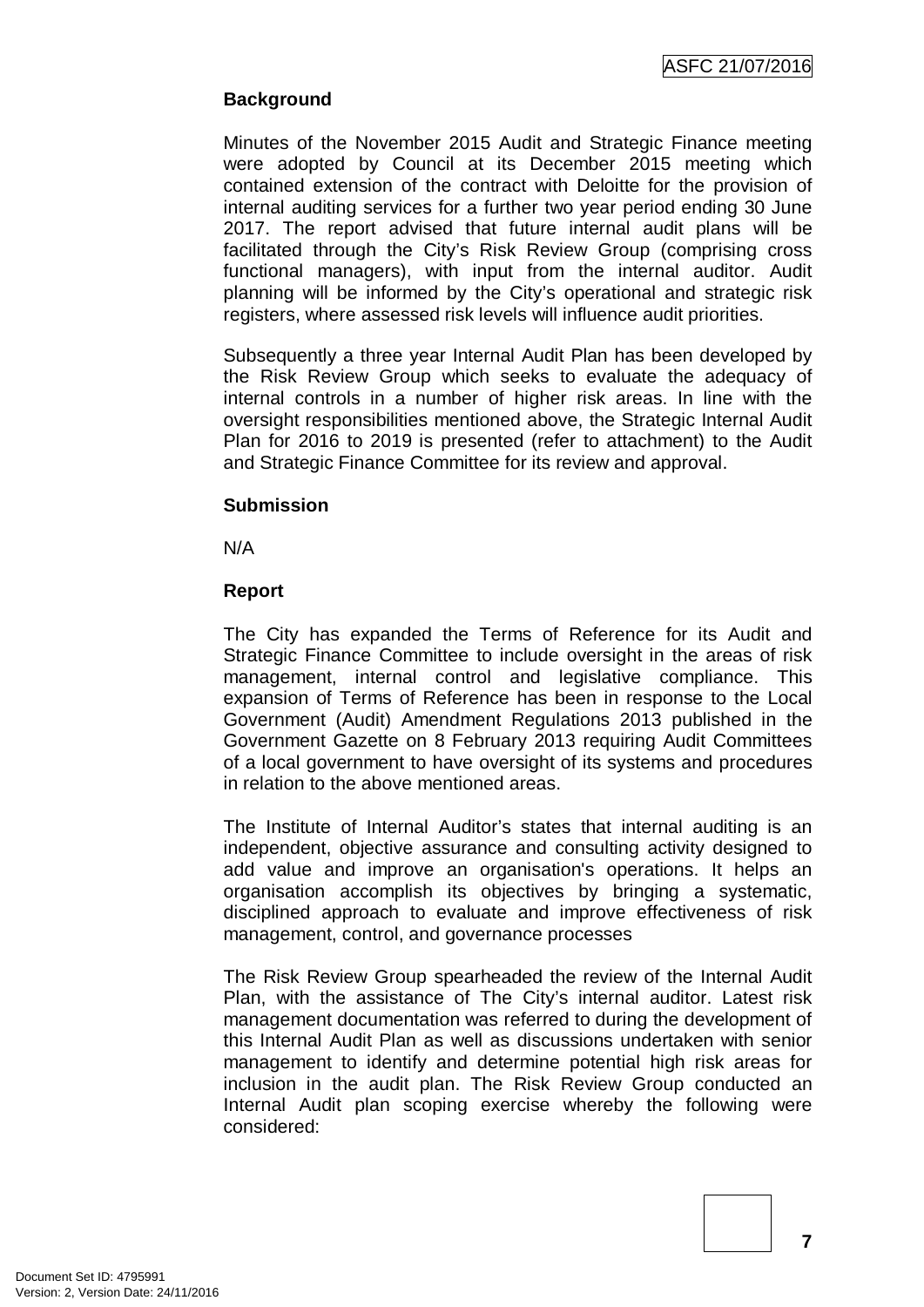## **Background**

Minutes of the November 2015 Audit and Strategic Finance meeting were adopted by Council at its December 2015 meeting which contained extension of the contract with Deloitte for the provision of internal auditing services for a further two year period ending 30 June 2017. The report advised that future internal audit plans will be facilitated through the City's Risk Review Group (comprising cross functional managers), with input from the internal auditor. Audit planning will be informed by the City's operational and strategic risk registers, where assessed risk levels will influence audit priorities.

Subsequently a three year Internal Audit Plan has been developed by the Risk Review Group which seeks to evaluate the adequacy of internal controls in a number of higher risk areas. In line with the oversight responsibilities mentioned above, the Strategic Internal Audit Plan for 2016 to 2019 is presented (refer to attachment) to the Audit and Strategic Finance Committee for its review and approval.

#### **Submission**

N/A

#### **Report**

The City has expanded the Terms of Reference for its Audit and Strategic Finance Committee to include oversight in the areas of risk management, internal control and legislative compliance. This expansion of Terms of Reference has been in response to the Local Government (Audit) Amendment Regulations 2013 published in the Government Gazette on 8 February 2013 requiring Audit Committees of a local government to have oversight of its systems and procedures in relation to the above mentioned areas.

The Institute of Internal Auditor's states that internal auditing is an independent, objective assurance and consulting activity designed to add value and improve an organisation's operations. It helps an organisation accomplish its objectives by bringing a systematic, disciplined approach to evaluate and improve effectiveness of risk management, control, and governance processes

The Risk Review Group spearheaded the review of the Internal Audit Plan, with the assistance of The City's internal auditor. Latest risk management documentation was referred to during the development of this Internal Audit Plan as well as discussions undertaken with senior management to identify and determine potential high risk areas for inclusion in the audit plan. The Risk Review Group conducted an Internal Audit plan scoping exercise whereby the following were considered: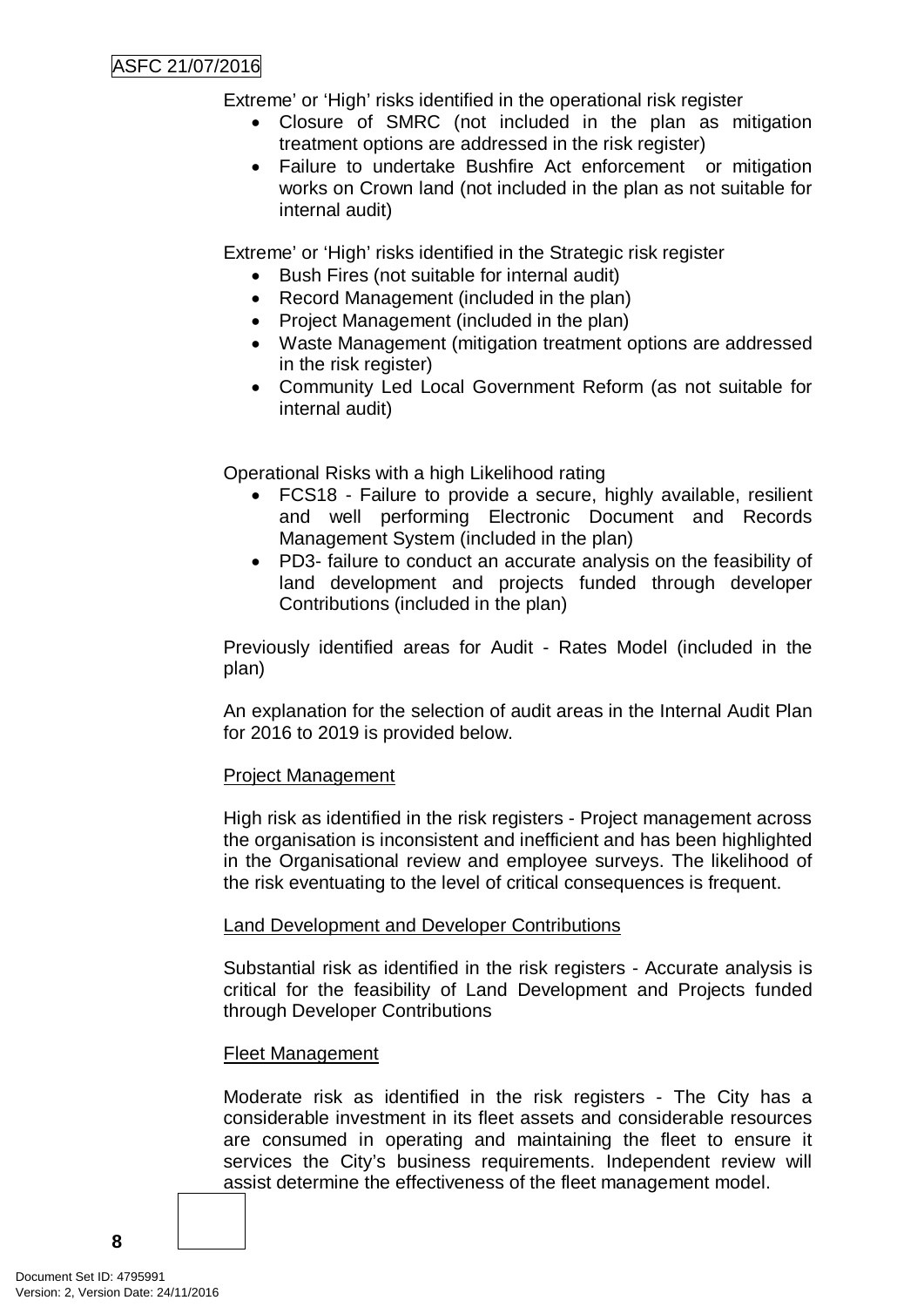## ASFC 21/07/2016

Extreme' or 'High' risks identified in the operational risk register

- Closure of SMRC (not included in the plan as mitigation treatment options are addressed in the risk register)
- Failure to undertake Bushfire Act enforcement or mitigation works on Crown land (not included in the plan as not suitable for internal audit)

Extreme' or 'High' risks identified in the Strategic risk register

- Bush Fires (not suitable for internal audit)
- Record Management (included in the plan)
- Project Management (included in the plan)
- Waste Management (mitigation treatment options are addressed in the risk register)
- Community Led Local Government Reform (as not suitable for internal audit)

Operational Risks with a high Likelihood rating

- FCS18 Failure to provide a secure, highly available, resilient and well performing Electronic Document and Records Management System (included in the plan)
- PD3- failure to conduct an accurate analysis on the feasibility of land development and projects funded through developer Contributions (included in the plan)

Previously identified areas for Audit - Rates Model (included in the plan)

An explanation for the selection of audit areas in the Internal Audit Plan for 2016 to 2019 is provided below.

## Project Management

High risk as identified in the risk registers - Project management across the organisation is inconsistent and inefficient and has been highlighted in the Organisational review and employee surveys. The likelihood of the risk eventuating to the level of critical consequences is frequent.

## Land Development and Developer Contributions

Substantial risk as identified in the risk registers - Accurate analysis is critical for the feasibility of Land Development and Projects funded through Developer Contributions

## Fleet Management

Moderate risk as identified in the risk registers - The City has a considerable investment in its fleet assets and considerable resources are consumed in operating and maintaining the fleet to ensure it services the City's business requirements. Independent review will assist determine the effectiveness of the fleet management model.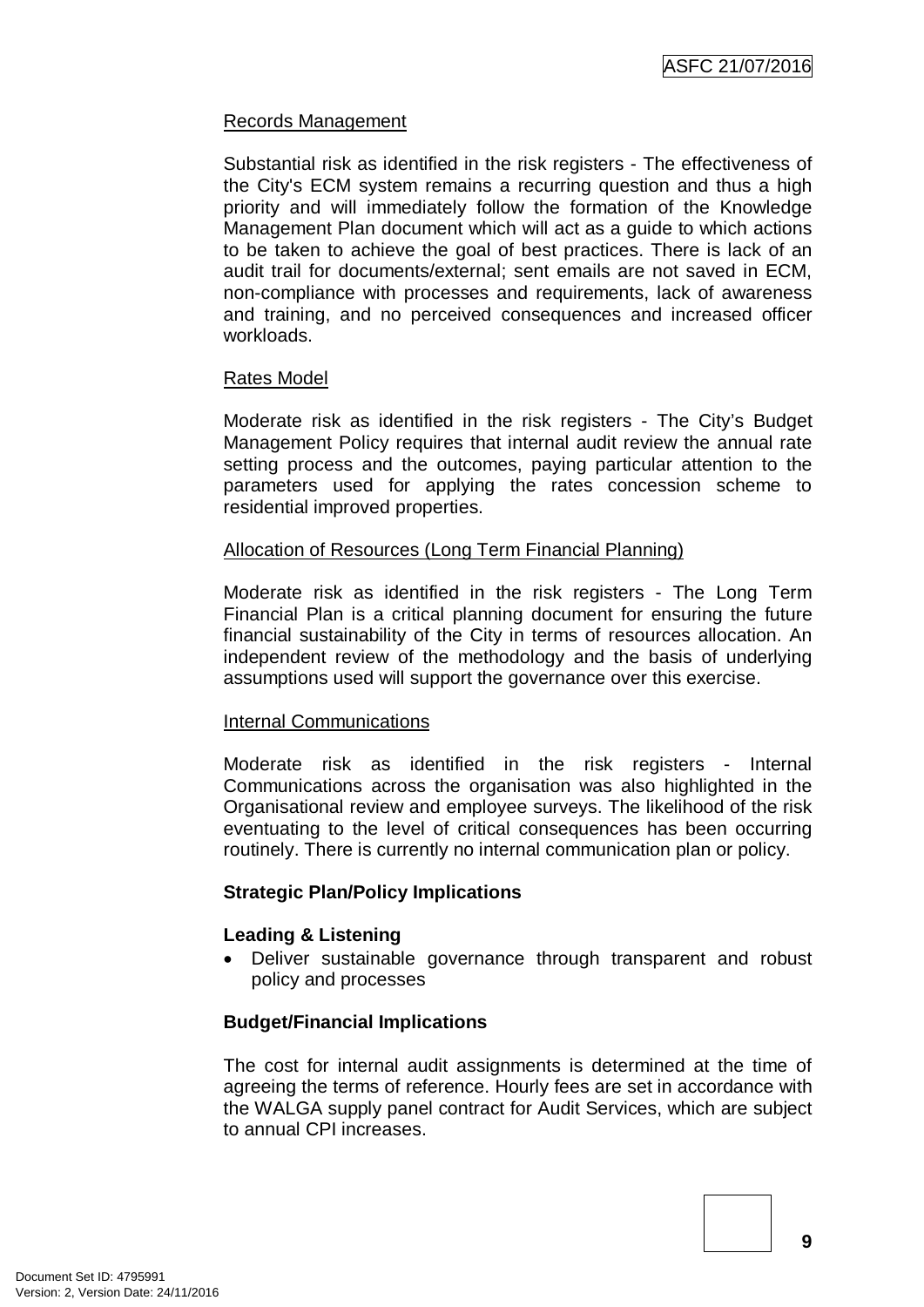#### Records Management

Substantial risk as identified in the risk registers - The effectiveness of the City's ECM system remains a recurring question and thus a high priority and will immediately follow the formation of the Knowledge Management Plan document which will act as a guide to which actions to be taken to achieve the goal of best practices. There is lack of an audit trail for documents/external; sent emails are not saved in ECM, non-compliance with processes and requirements, lack of awareness and training, and no perceived consequences and increased officer workloads.

#### Rates Model

Moderate risk as identified in the risk registers - The City's Budget Management Policy requires that internal audit review the annual rate setting process and the outcomes, paying particular attention to the parameters used for applying the rates concession scheme to residential improved properties.

#### Allocation of Resources (Long Term Financial Planning)

Moderate risk as identified in the risk registers - The Long Term Financial Plan is a critical planning document for ensuring the future financial sustainability of the City in terms of resources allocation. An independent review of the methodology and the basis of underlying assumptions used will support the governance over this exercise.

#### Internal Communications

Moderate risk as identified in the risk registers - Internal Communications across the organisation was also highlighted in the Organisational review and employee surveys. The likelihood of the risk eventuating to the level of critical consequences has been occurring routinely. There is currently no internal communication plan or policy.

#### **Strategic Plan/Policy Implications**

#### **Leading & Listening**

• Deliver sustainable governance through transparent and robust policy and processes

#### **Budget/Financial Implications**

The cost for internal audit assignments is determined at the time of agreeing the terms of reference. Hourly fees are set in accordance with the WALGA supply panel contract for Audit Services, which are subject to annual CPI increases.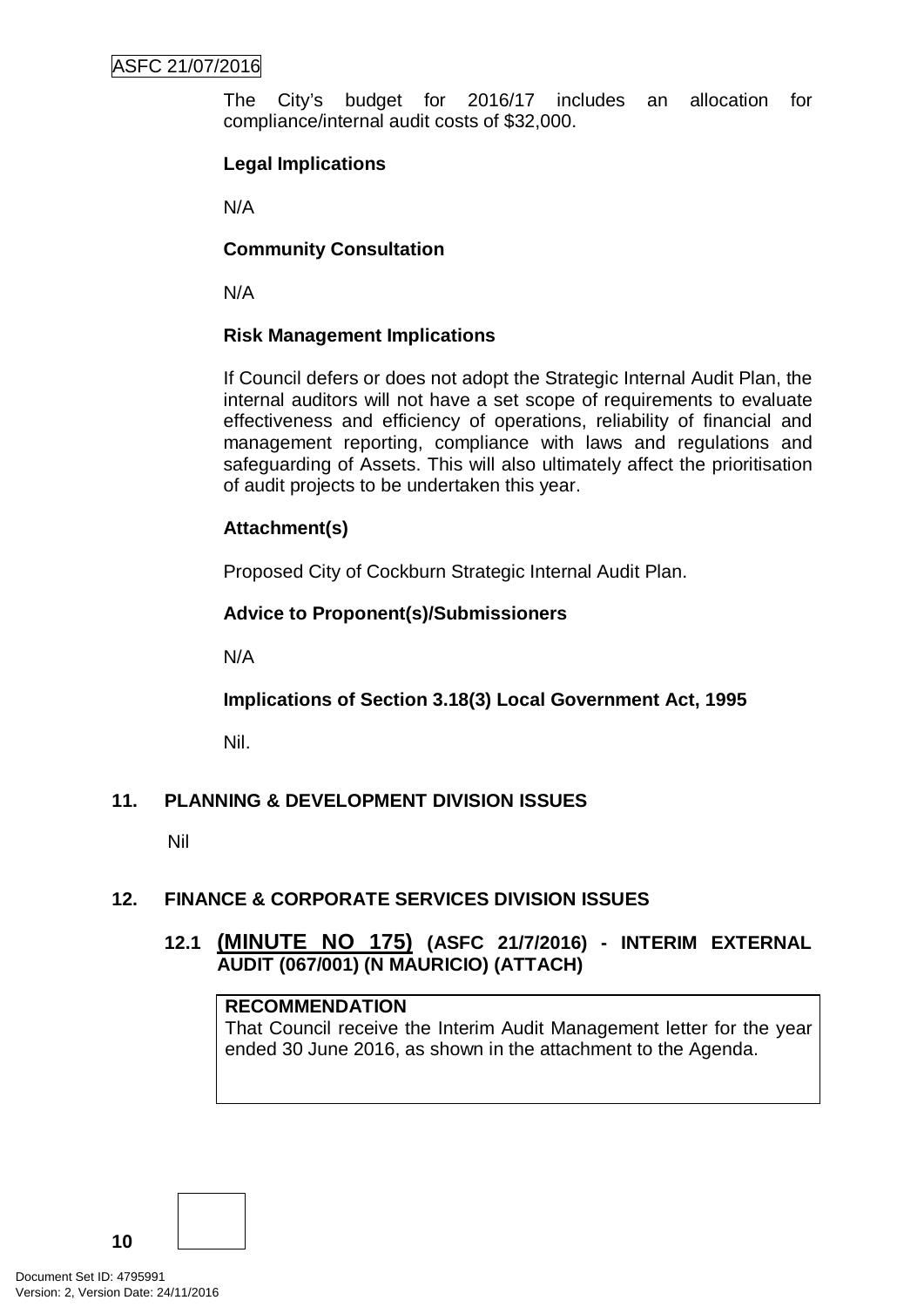The City's budget for 2016/17 includes an allocation for compliance/internal audit costs of \$32,000.

## **Legal Implications**

N/A

### **Community Consultation**

N/A

#### **Risk Management Implications**

If Council defers or does not adopt the Strategic Internal Audit Plan, the internal auditors will not have a set scope of requirements to evaluate effectiveness and efficiency of operations, reliability of financial and management reporting, compliance with laws and regulations and safeguarding of Assets. This will also ultimately affect the prioritisation of audit projects to be undertaken this year.

## **Attachment(s)**

Proposed City of Cockburn Strategic Internal Audit Plan.

## **Advice to Proponent(s)/Submissioners**

N/A

## **Implications of Section 3.18(3) Local Government Act, 1995**

Nil.

## **11. PLANNING & DEVELOPMENT DIVISION ISSUES**

Nil

## **12. FINANCE & CORPORATE SERVICES DIVISION ISSUES**

## **12.1 (MINUTE NO 175) (ASFC 21/7/2016) - INTERIM EXTERNAL AUDIT (067/001) (N MAURICIO) (ATTACH)**

#### **RECOMMENDATION**

That Council receive the Interim Audit Management letter for the year ended 30 June 2016, as shown in the attachment to the Agenda.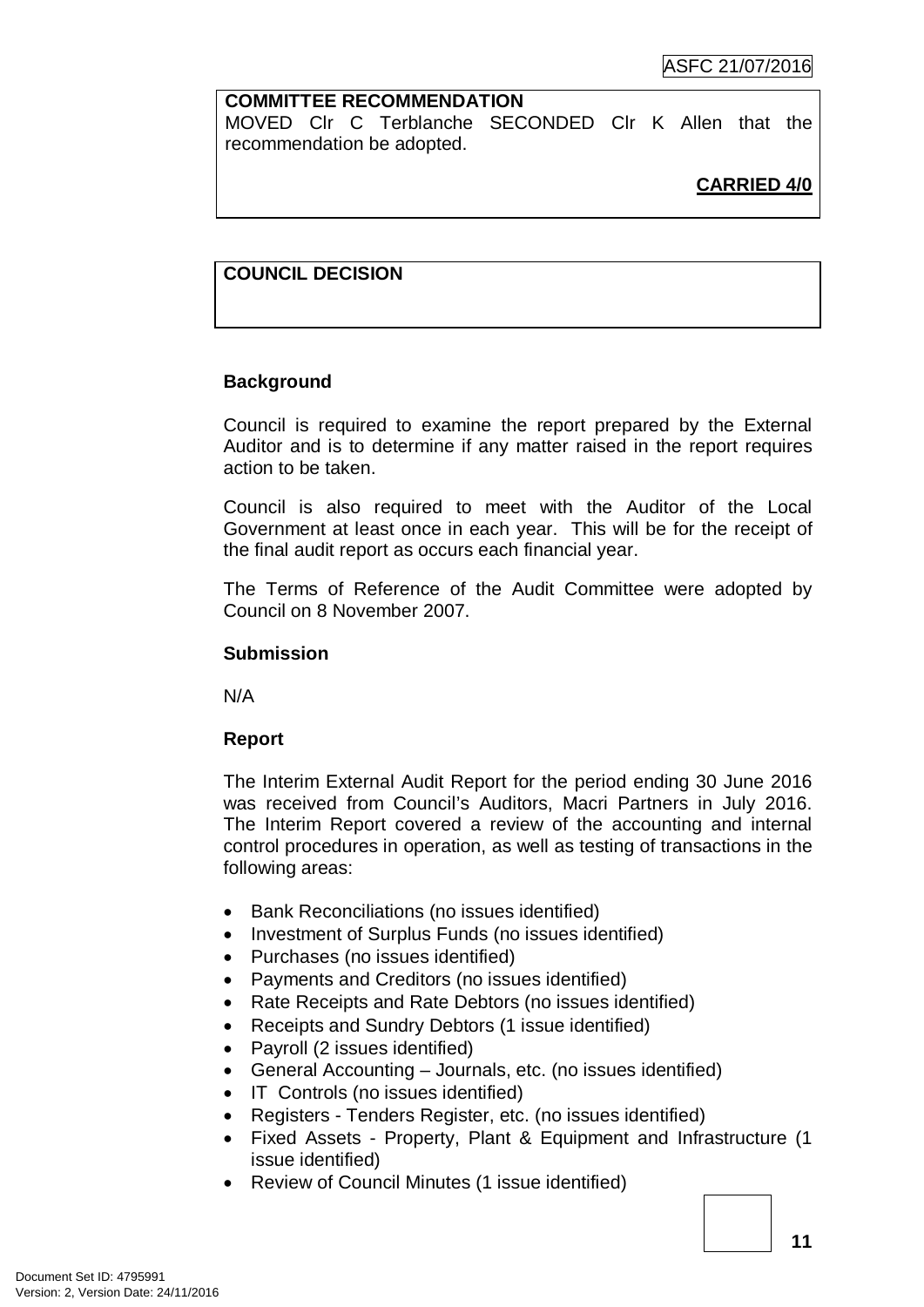#### **COMMITTEE RECOMMENDATION**

MOVED Clr C Terblanche SECONDED Clr K Allen that the recommendation be adopted.

## **CARRIED 4/0**

## **COUNCIL DECISION**

#### **Background**

Council is required to examine the report prepared by the External Auditor and is to determine if any matter raised in the report requires action to be taken.

Council is also required to meet with the Auditor of the Local Government at least once in each year. This will be for the receipt of the final audit report as occurs each financial year.

The Terms of Reference of the Audit Committee were adopted by Council on 8 November 2007.

#### **Submission**

N/A

#### **Report**

The Interim External Audit Report for the period ending 30 June 2016 was received from Council's Auditors, Macri Partners in July 2016. The Interim Report covered a review of the accounting and internal control procedures in operation, as well as testing of transactions in the following areas:

- Bank Reconciliations (no issues identified)
- Investment of Surplus Funds (no issues identified)
- Purchases (no issues identified)
- Payments and Creditors (no issues identified)
- Rate Receipts and Rate Debtors (no issues identified)
- Receipts and Sundry Debtors (1 issue identified)
- Payroll (2 issues identified)
- General Accounting Journals, etc. (no issues identified)
- IT Controls (no issues identified)
- Registers Tenders Register, etc. (no issues identified)
- Fixed Assets Property, Plant & Equipment and Infrastructure (1 issue identified)
- Review of Council Minutes (1 issue identified)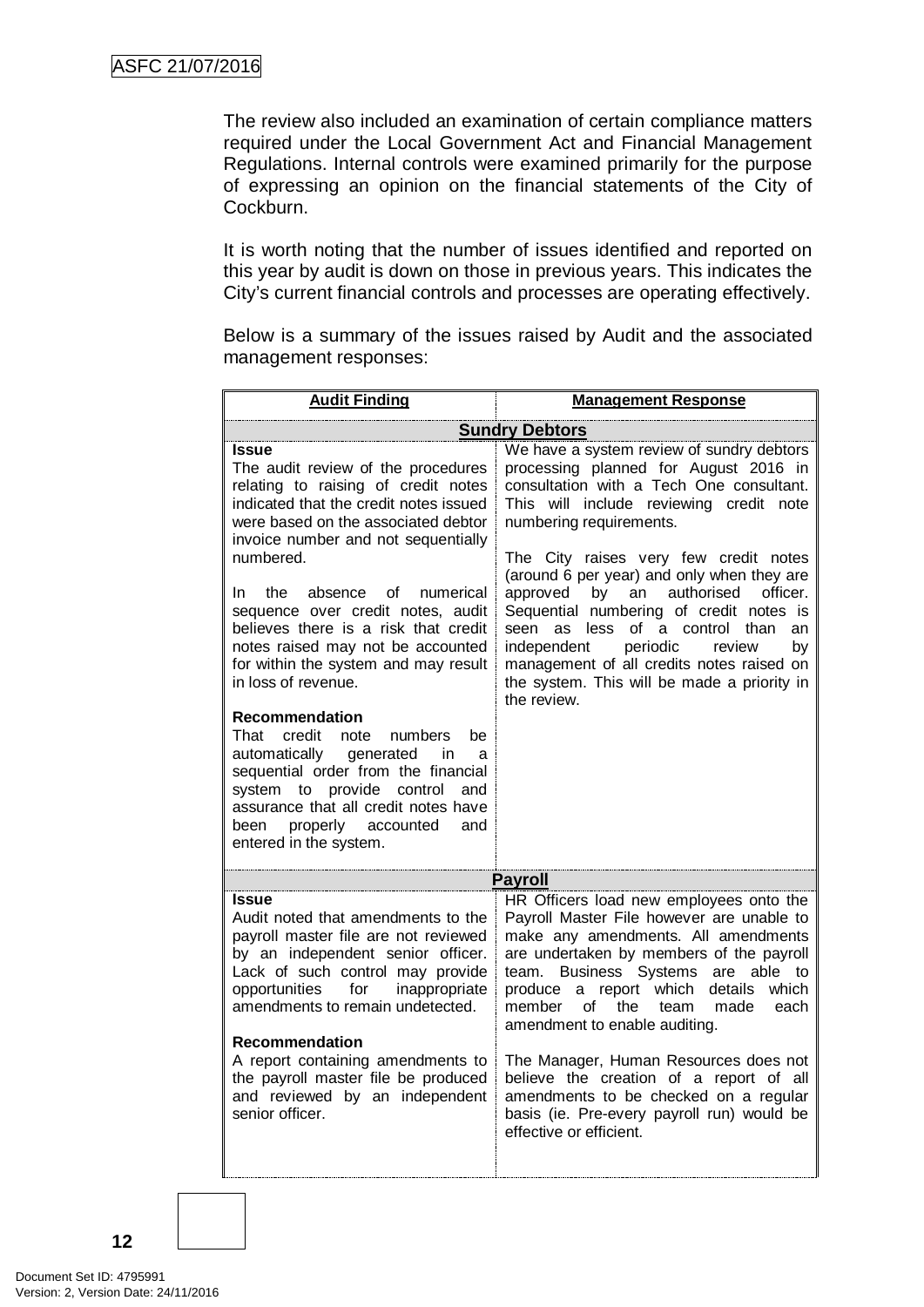The review also included an examination of certain compliance matters required under the Local Government Act and Financial Management Regulations. Internal controls were examined primarily for the purpose of expressing an opinion on the financial statements of the City of Cockburn.

It is worth noting that the number of issues identified and reported on this year by audit is down on those in previous years. This indicates the City's current financial controls and processes are operating effectively.

Below is a summary of the issues raised by Audit and the associated management responses:

| <b>Audit Finding</b>                                                                                                                                                                                                                                                                                                                                                                                                                                                                                                                                                                                                                                                                                                                                   | <b>Management Response</b>                                                                                                                                                                                                                                                                                                                                                                                                                                                                                                                                                          |  |  |
|--------------------------------------------------------------------------------------------------------------------------------------------------------------------------------------------------------------------------------------------------------------------------------------------------------------------------------------------------------------------------------------------------------------------------------------------------------------------------------------------------------------------------------------------------------------------------------------------------------------------------------------------------------------------------------------------------------------------------------------------------------|-------------------------------------------------------------------------------------------------------------------------------------------------------------------------------------------------------------------------------------------------------------------------------------------------------------------------------------------------------------------------------------------------------------------------------------------------------------------------------------------------------------------------------------------------------------------------------------|--|--|
| <b>Sundry Debtors</b>                                                                                                                                                                                                                                                                                                                                                                                                                                                                                                                                                                                                                                                                                                                                  |                                                                                                                                                                                                                                                                                                                                                                                                                                                                                                                                                                                     |  |  |
| Issue<br>The audit review of the procedures<br>relating to raising of credit notes<br>indicated that the credit notes issued<br>were based on the associated debtor<br>invoice number and not sequentially<br>numbered.<br>the<br>absence<br>In.<br>of<br>numerical<br>sequence over credit notes, audit<br>believes there is a risk that credit<br>notes raised may not be accounted<br>for within the system and may result<br>in loss of revenue.<br><b>Recommendation</b><br>That credit<br>note<br>numbers<br>be<br>automatically<br>generated<br>in in<br>a<br>sequential order from the financial<br>system to provide<br>control<br>and<br>assurance that all credit notes have<br>properly accounted<br>and<br>been<br>entered in the system. | We have a system review of sundry debtors<br>processing planned for August 2016 in<br>consultation with a Tech One consultant.<br>This will include reviewing credit note<br>numbering requirements.<br>The City raises very few credit notes<br>(around 6 per year) and only when they are<br>authorised<br>approved<br>by an<br>officer.<br>Sequential numbering of credit notes is<br>seen as less of a control than<br>an<br>independent<br>periodic<br>review<br>by<br>management of all credits notes raised on<br>the system. This will be made a priority in<br>the review. |  |  |
|                                                                                                                                                                                                                                                                                                                                                                                                                                                                                                                                                                                                                                                                                                                                                        | <b>Payroll</b>                                                                                                                                                                                                                                                                                                                                                                                                                                                                                                                                                                      |  |  |
| Issue<br>Audit noted that amendments to the<br>payroll master file are not reviewed<br>by an independent senior officer.<br>Lack of such control may provide<br>opportunities<br>for<br>inappropriate<br>amendments to remain undetected.                                                                                                                                                                                                                                                                                                                                                                                                                                                                                                              | HR Officers load new employees onto the<br>Payroll Master File however are unable to<br>make any amendments. All amendments<br>are undertaken by members of the payroll<br>team. Business Systems<br>are able to<br>a report which<br>details<br>which<br>produce<br>the<br>member<br>οf<br>team<br>made<br>each<br>amendment to enable auditing.                                                                                                                                                                                                                                   |  |  |
| <b>Recommendation</b><br>A report containing amendments to<br>the payroll master file be produced<br>and reviewed by an independent<br>senior officer.                                                                                                                                                                                                                                                                                                                                                                                                                                                                                                                                                                                                 | The Manager, Human Resources does not<br>believe the creation of a report of all<br>amendments to be checked on a regular<br>basis (ie. Pre-every payroll run) would be<br>effective or efficient.                                                                                                                                                                                                                                                                                                                                                                                  |  |  |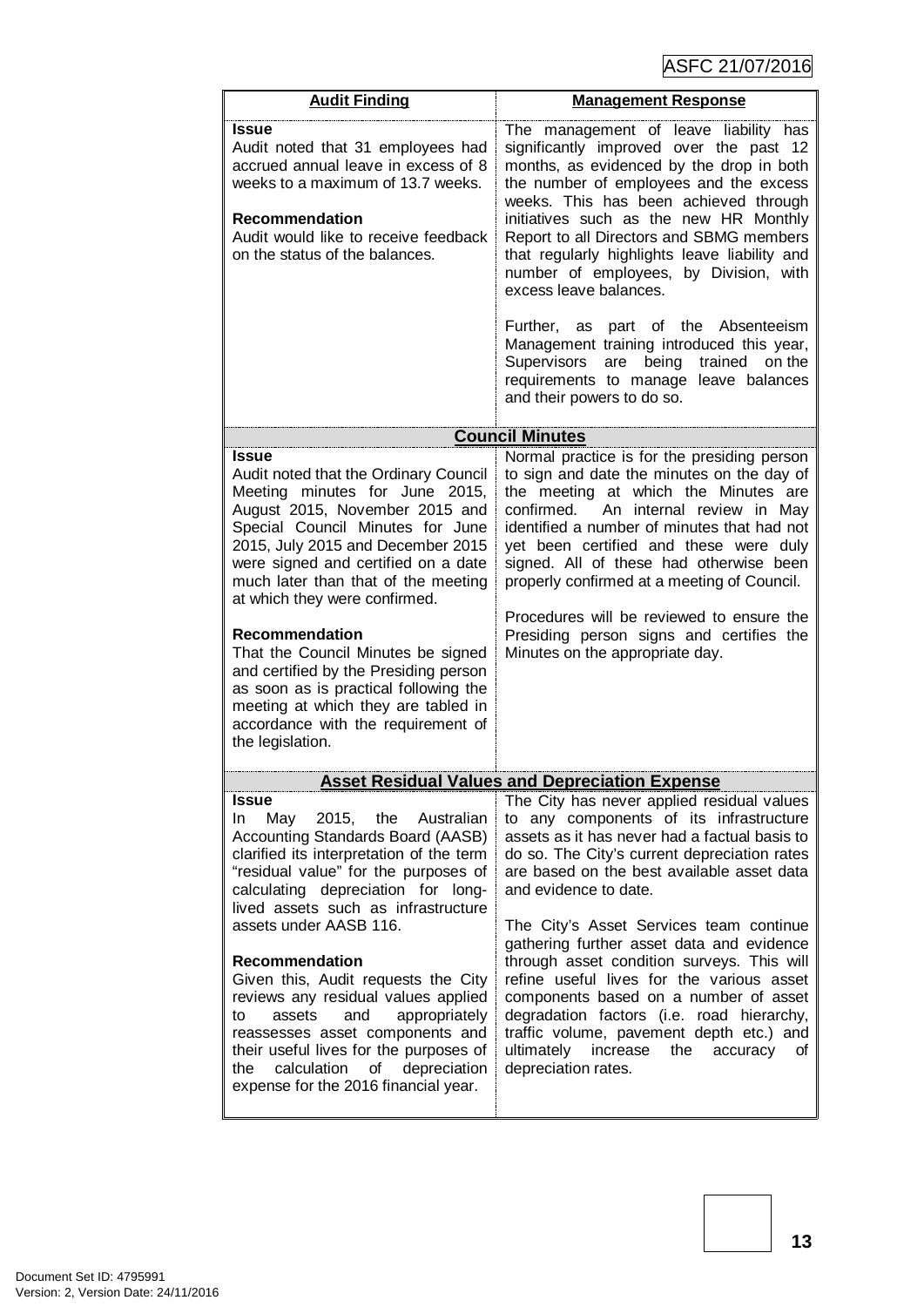ASFC 21/07/2016

| <b>Audit Finding</b>                                                                                                                                                                                                                                                                                                                                                                                                                                                                                                                                                | <b>Management Response</b>                                                                                                                                                                                                                                                                                                                                                                                                                                                                                                                                                                                                                   |  |  |
|---------------------------------------------------------------------------------------------------------------------------------------------------------------------------------------------------------------------------------------------------------------------------------------------------------------------------------------------------------------------------------------------------------------------------------------------------------------------------------------------------------------------------------------------------------------------|----------------------------------------------------------------------------------------------------------------------------------------------------------------------------------------------------------------------------------------------------------------------------------------------------------------------------------------------------------------------------------------------------------------------------------------------------------------------------------------------------------------------------------------------------------------------------------------------------------------------------------------------|--|--|
| <b>Issue</b><br>Audit noted that 31 employees had<br>accrued annual leave in excess of 8<br>weeks to a maximum of 13.7 weeks.<br>Recommendation<br>Audit would like to receive feedback<br>on the status of the balances.                                                                                                                                                                                                                                                                                                                                           | The management of leave liability has<br>significantly improved over the past 12<br>months, as evidenced by the drop in both<br>the number of employees and the excess<br>weeks. This has been achieved through<br>initiatives such as the new HR Monthly<br>Report to all Directors and SBMG members<br>that regularly highlights leave liability and<br>number of employees, by Division, with<br>excess leave balances.<br>Further,<br>as part of the Absenteeism<br>Management training introduced this year,<br>being<br>trained<br>on the<br>Supervisors<br>are<br>requirements to manage leave balances<br>and their powers to do so. |  |  |
|                                                                                                                                                                                                                                                                                                                                                                                                                                                                                                                                                                     |                                                                                                                                                                                                                                                                                                                                                                                                                                                                                                                                                                                                                                              |  |  |
|                                                                                                                                                                                                                                                                                                                                                                                                                                                                                                                                                                     | <b>Council Minutes</b>                                                                                                                                                                                                                                                                                                                                                                                                                                                                                                                                                                                                                       |  |  |
| <b>Issue</b><br>Audit noted that the Ordinary Council<br>Meeting minutes for June 2015,<br>August 2015, November 2015 and<br>Special Council Minutes for June<br>2015, July 2015 and December 2015<br>were signed and certified on a date<br>much later than that of the meeting<br>at which they were confirmed.<br><b>Recommendation</b><br>That the Council Minutes be signed<br>and certified by the Presiding person<br>as soon as is practical following the<br>meeting at which they are tabled in<br>accordance with the requirement of<br>the legislation. | Normal practice is for the presiding person<br>to sign and date the minutes on the day of<br>the meeting at which the Minutes are<br>confirmed.<br>An internal review in May<br>identified a number of minutes that had not<br>yet been certified and these were duly<br>signed. All of these had otherwise been<br>properly confirmed at a meeting of Council.<br>Procedures will be reviewed to ensure the<br>Presiding person signs and certifies the<br>Minutes on the appropriate day.                                                                                                                                                  |  |  |
|                                                                                                                                                                                                                                                                                                                                                                                                                                                                                                                                                                     |                                                                                                                                                                                                                                                                                                                                                                                                                                                                                                                                                                                                                                              |  |  |
| <b>Issue</b>                                                                                                                                                                                                                                                                                                                                                                                                                                                                                                                                                        | <u>Asset Residual Values and Depreciation Expense</u><br>The City has never applied residual values                                                                                                                                                                                                                                                                                                                                                                                                                                                                                                                                          |  |  |
| the<br>May<br>2015,<br>Australian<br>In<br><b>Accounting Standards Board (AASB)</b><br>clarified its interpretation of the term<br>"residual value" for the purposes of<br>calculating depreciation for long-<br>lived assets such as infrastructure<br>assets under AASB 116.                                                                                                                                                                                                                                                                                      | to any components of its infrastructure<br>assets as it has never had a factual basis to<br>do so. The City's current depreciation rates<br>are based on the best available asset data<br>and evidence to date.<br>The City's Asset Services team continue<br>gathering further asset data and evidence                                                                                                                                                                                                                                                                                                                                      |  |  |
| Recommendation<br>Given this, Audit requests the City<br>reviews any residual values applied<br>assets<br>and<br>appropriately<br>to<br>reassesses asset components and<br>their useful lives for the purposes of<br>the<br>calculation<br>depreciation<br>of<br>expense for the 2016 financial year.                                                                                                                                                                                                                                                               | through asset condition surveys. This will<br>refine useful lives for the various asset<br>components based on a number of asset<br>degradation factors (i.e. road hierarchy,<br>traffic volume, pavement depth etc.) and<br>ultimately<br>increase<br>of<br>the<br>accuracy<br>depreciation rates.                                                                                                                                                                                                                                                                                                                                          |  |  |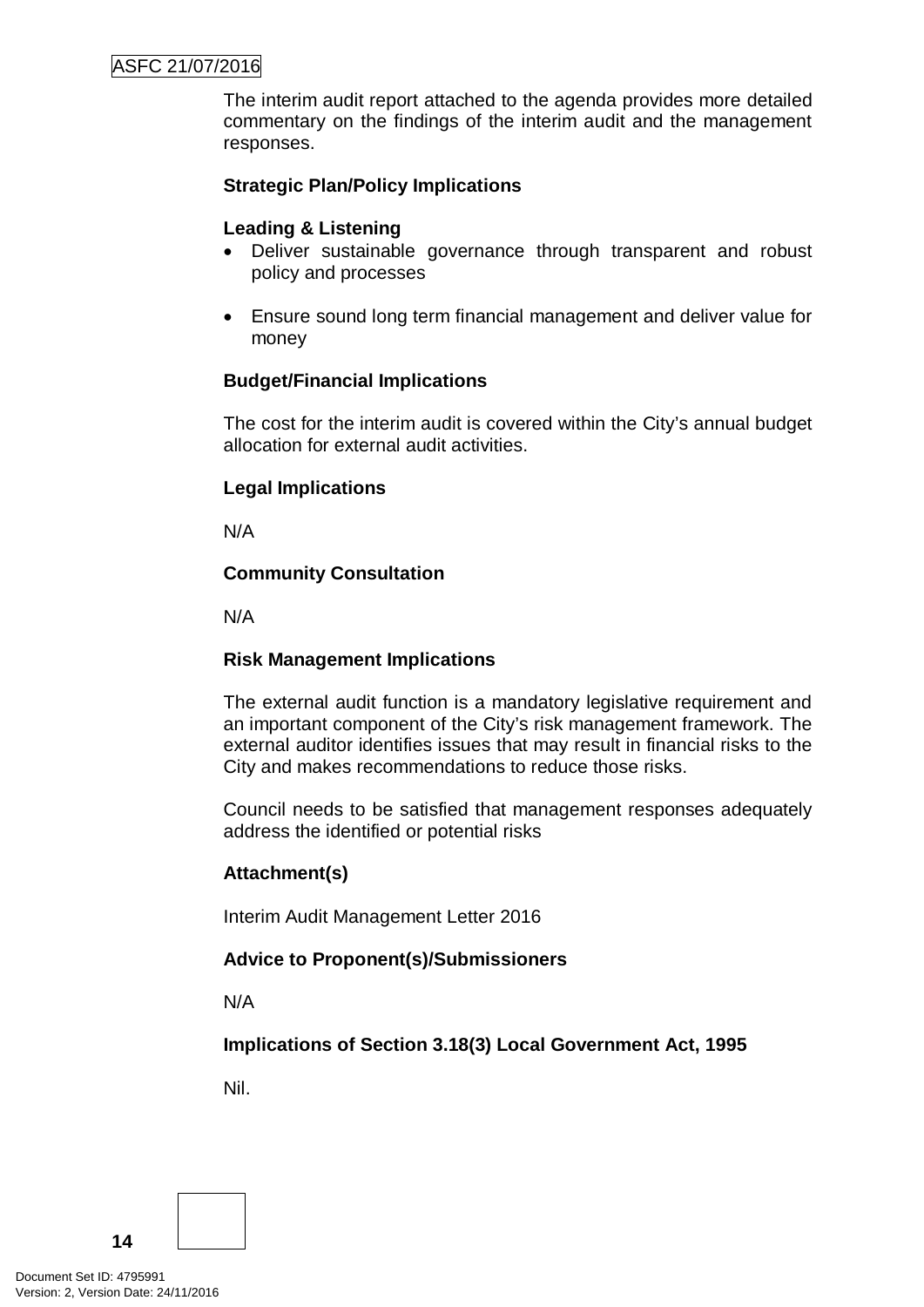The interim audit report attached to the agenda provides more detailed commentary on the findings of the interim audit and the management responses.

## **Strategic Plan/Policy Implications**

## **Leading & Listening**

- Deliver sustainable governance through transparent and robust policy and processes
- Ensure sound long term financial management and deliver value for money

## **Budget/Financial Implications**

The cost for the interim audit is covered within the City's annual budget allocation for external audit activities.

## **Legal Implications**

N/A

## **Community Consultation**

N/A

## **Risk Management Implications**

The external audit function is a mandatory legislative requirement and an important component of the City's risk management framework. The external auditor identifies issues that may result in financial risks to the City and makes recommendations to reduce those risks.

Council needs to be satisfied that management responses adequately address the identified or potential risks

## **Attachment(s)**

Interim Audit Management Letter 2016

## **Advice to Proponent(s)/Submissioners**

N/A

**Implications of Section 3.18(3) Local Government Act, 1995**

Nil.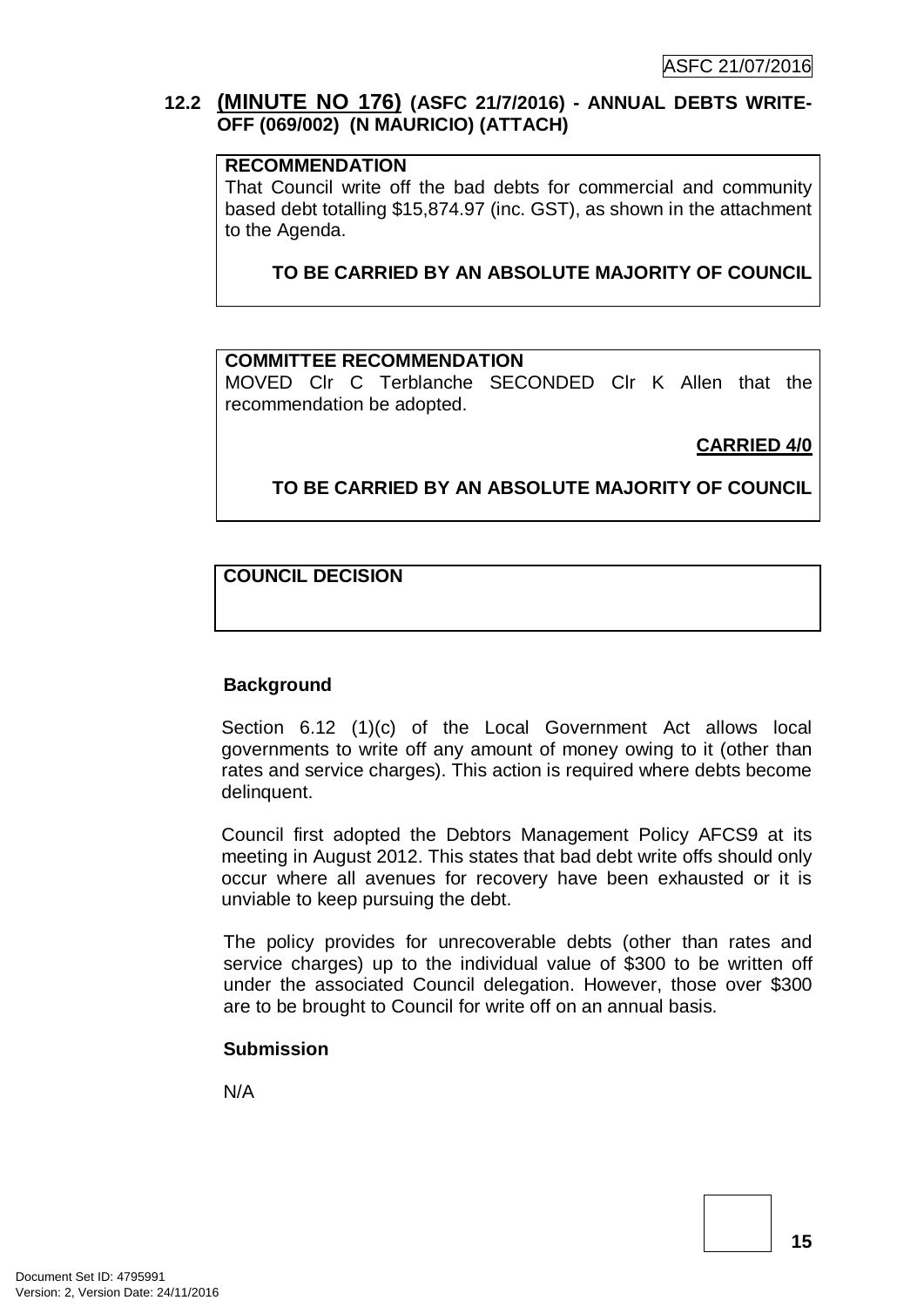## **12.2 (MINUTE NO 176) (ASFC 21/7/2016) - ANNUAL DEBTS WRITE-OFF (069/002) (N MAURICIO) (ATTACH)**

#### **RECOMMENDATION**

That Council write off the bad debts for commercial and community based debt totalling \$15,874.97 (inc. GST), as shown in the attachment to the Agenda.

**TO BE CARRIED BY AN ABSOLUTE MAJORITY OF COUNCIL**

#### **COMMITTEE RECOMMENDATION**

MOVED Clr C Terblanche SECONDED Clr K Allen that the recommendation be adopted.

**CARRIED 4/0**

#### **TO BE CARRIED BY AN ABSOLUTE MAJORITY OF COUNCIL**

#### **COUNCIL DECISION**

#### **Background**

Section 6.12 (1)(c) of the Local Government Act allows local governments to write off any amount of money owing to it (other than rates and service charges). This action is required where debts become delinquent.

Council first adopted the Debtors Management Policy AFCS9 at its meeting in August 2012. This states that bad debt write offs should only occur where all avenues for recovery have been exhausted or it is unviable to keep pursuing the debt.

The policy provides for unrecoverable debts (other than rates and service charges) up to the individual value of \$300 to be written off under the associated Council delegation. However, those over \$300 are to be brought to Council for write off on an annual basis.

#### **Submission**

N/A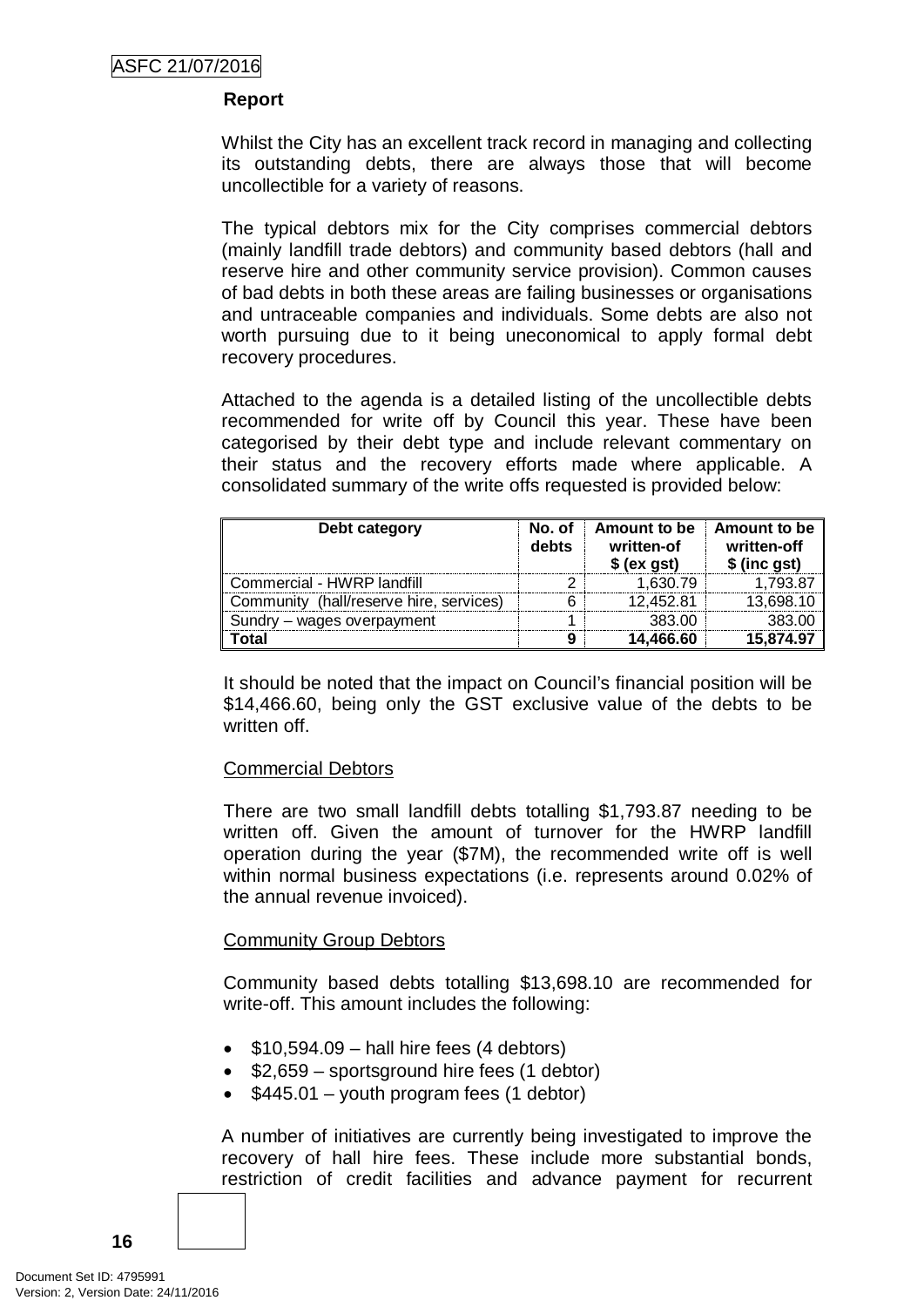#### **Report**

Whilst the City has an excellent track record in managing and collecting its outstanding debts, there are always those that will become uncollectible for a variety of reasons.

The typical debtors mix for the City comprises commercial debtors (mainly landfill trade debtors) and community based debtors (hall and reserve hire and other community service provision). Common causes of bad debts in both these areas are failing businesses or organisations and untraceable companies and individuals. Some debts are also not worth pursuing due to it being uneconomical to apply formal debt recovery procedures.

Attached to the agenda is a detailed listing of the uncollectible debts recommended for write off by Council this year. These have been categorised by their debt type and include relevant commentary on their status and the recovery efforts made where applicable. A consolidated summary of the write offs requested is provided below:

| Debt category                              | No. of<br>debts | Amount to be<br>written-of<br>\$(ex gst) | Amount to be<br>written-off<br>\$ (inc gst) |
|--------------------------------------------|-----------------|------------------------------------------|---------------------------------------------|
| Commercial - HWRP landfill                 |                 | 1.630.79                                 | .793.87                                     |
| (hall/reserve hire, services)<br>Community |                 | 12.452.81                                | 13.698.10                                   |
| wages overpayment                          |                 | 383.00                                   |                                             |
| otal`                                      |                 | 14.466.60                                | 15.874.97                                   |

It should be noted that the impact on Council's financial position will be \$14,466.60, being only the GST exclusive value of the debts to be written off.

#### Commercial Debtors

There are two small landfill debts totalling \$1,793.87 needing to be written off. Given the amount of turnover for the HWRP landfill operation during the year (\$7M), the recommended write off is well within normal business expectations (i.e. represents around 0.02% of the annual revenue invoiced).

#### Community Group Debtors

Community based debts totalling \$13,698.10 are recommended for write-off. This amount includes the following:

- $\bullet$  \$10,594.09 hall hire fees (4 debtors)
- \$2,659 sportsground hire fees (1 debtor)
- $$445.01 -$  youth program fees (1 debtor)

A number of initiatives are currently being investigated to improve the recovery of hall hire fees. These include more substantial bonds, restriction of credit facilities and advance payment for recurrent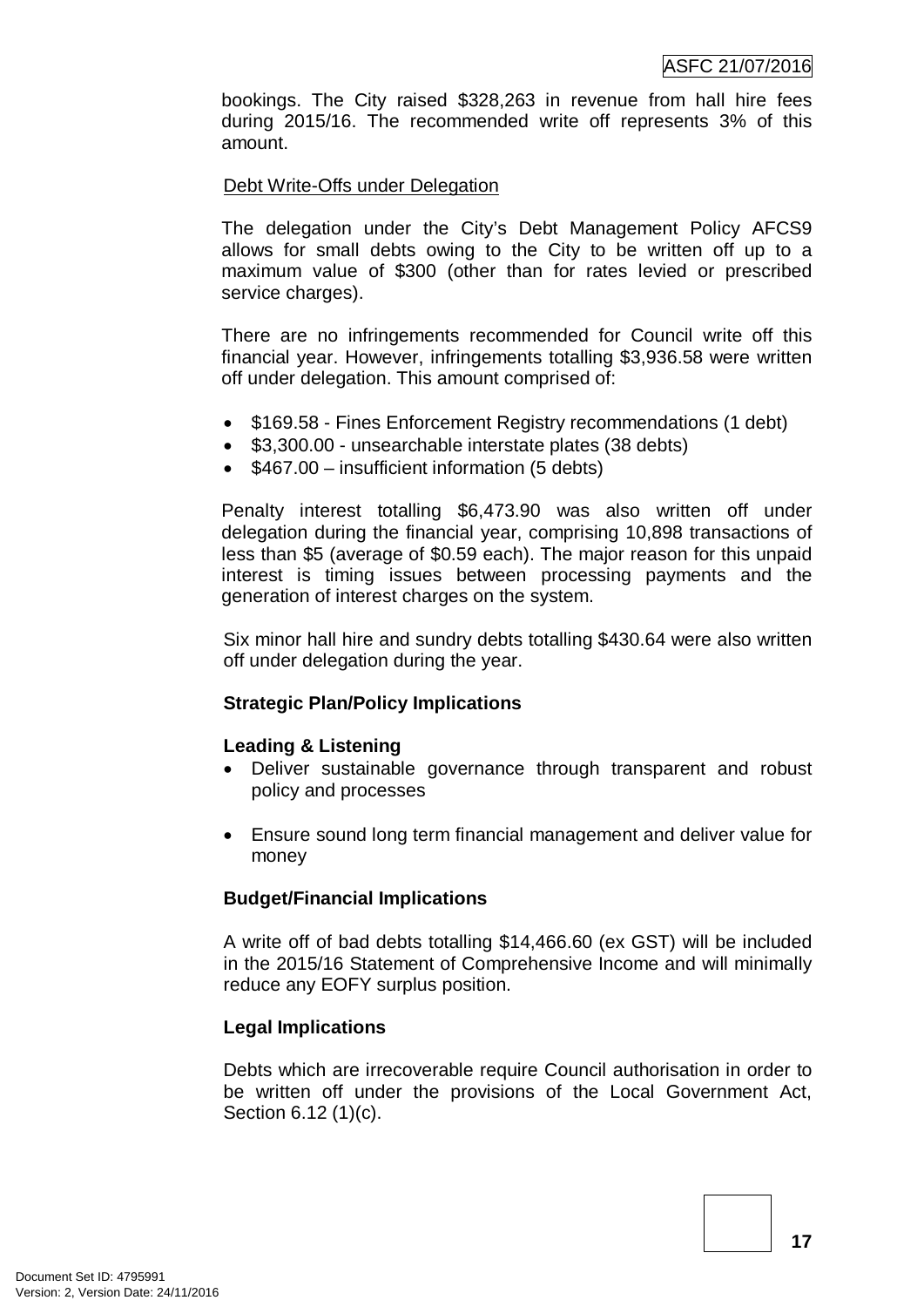bookings. The City raised \$328,263 in revenue from hall hire fees during 2015/16. The recommended write off represents 3% of this amount.

#### Debt Write-Offs under Delegation

The delegation under the City's Debt Management Policy AFCS9 allows for small debts owing to the City to be written off up to a maximum value of \$300 (other than for rates levied or prescribed service charges).

There are no infringements recommended for Council write off this financial year. However, infringements totalling \$3,936.58 were written off under delegation. This amount comprised of:

- \$169.58 Fines Enforcement Registry recommendations (1 debt)
- \$3,300.00 unsearchable interstate plates (38 debts)
- \$467.00 insufficient information (5 debts)

Penalty interest totalling \$6,473.90 was also written off under delegation during the financial year, comprising 10,898 transactions of less than \$5 (average of \$0.59 each). The major reason for this unpaid interest is timing issues between processing payments and the generation of interest charges on the system.

Six minor hall hire and sundry debts totalling \$430.64 were also written off under delegation during the year.

#### **Strategic Plan/Policy Implications**

#### **Leading & Listening**

- Deliver sustainable governance through transparent and robust policy and processes
- Ensure sound long term financial management and deliver value for money

#### **Budget/Financial Implications**

A write off of bad debts totalling \$14,466.60 (ex GST) will be included in the 2015/16 Statement of Comprehensive Income and will minimally reduce any EOFY surplus position.

#### **Legal Implications**

Debts which are irrecoverable require Council authorisation in order to be written off under the provisions of the Local Government Act, Section 6.12 (1)(c).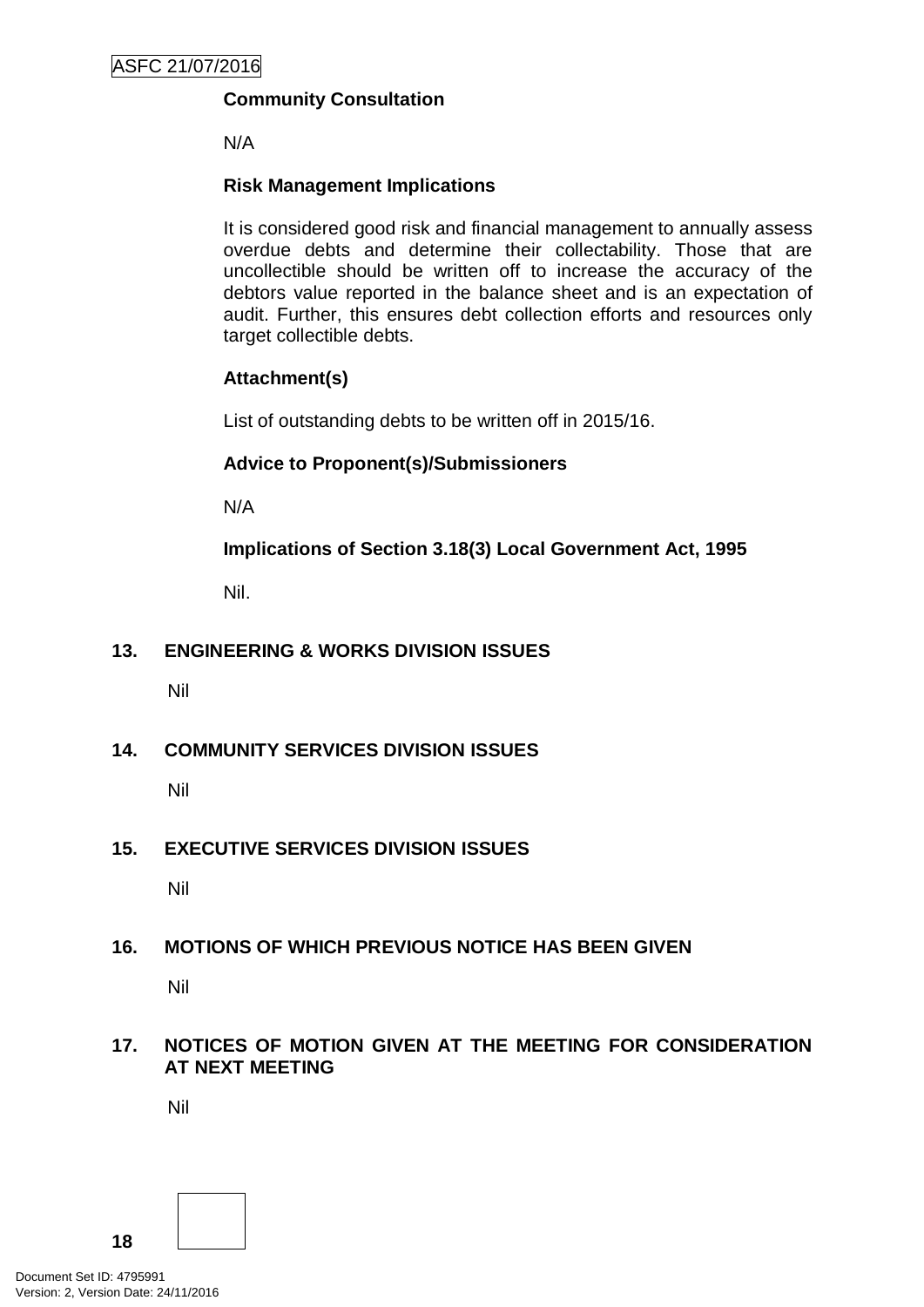## **Community Consultation**

N/A

## **Risk Management Implications**

It is considered good risk and financial management to annually assess overdue debts and determine their collectability. Those that are uncollectible should be written off to increase the accuracy of the debtors value reported in the balance sheet and is an expectation of audit. Further, this ensures debt collection efforts and resources only target collectible debts.

## **Attachment(s)**

List of outstanding debts to be written off in 2015/16.

#### **Advice to Proponent(s)/Submissioners**

N/A

**Implications of Section 3.18(3) Local Government Act, 1995**

Nil.

## **13. ENGINEERING & WORKS DIVISION ISSUES**

Nil

**14. COMMUNITY SERVICES DIVISION ISSUES**

Nil

## **15. EXECUTIVE SERVICES DIVISION ISSUES**

Nil

## **16. MOTIONS OF WHICH PREVIOUS NOTICE HAS BEEN GIVEN**

Nil

## **17. NOTICES OF MOTION GIVEN AT THE MEETING FOR CONSIDERATION AT NEXT MEETING**

Nil